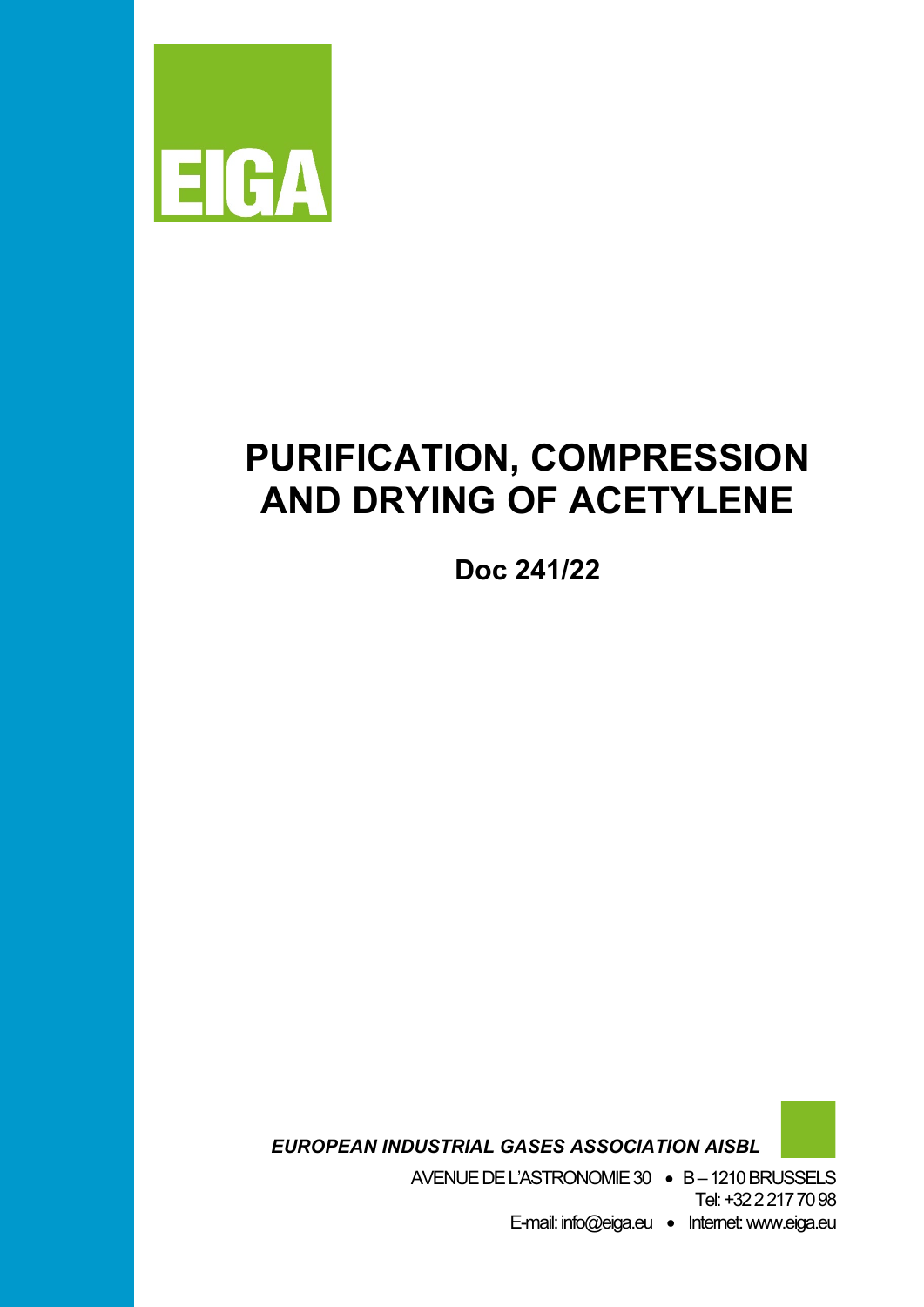

# **PURIFICATION, COMPRESSION AND DRYING OF ACETYLENE**

Prepared by WG-12 Acetylene

# **Disclaimer**

All technical publications of EIGA or under EIGA's name, including Codes of practice, Safety procedures and any other technical information contained in such publications were obtained from sources believed to be reliable and are based on technical information and experience currently available from members of EIGA and others at the date of their issuance.

While EIGA recommends reference to or use of its publications by its members, such reference to or use of EIGA's publications by its members or third parties are purely voluntary and not binding.

Therefore, EIGA or its members make no guarantee of the results and assume no liability or responsibility in connection with the reference to or use of information or suggestions contained in EIGA's publications.

EIGA has no control whatsoever as regards, performance or non performance, misinterpretation, proper or improper use of any information or suggestions contained in EIGA's publications by any person or entity (including EIGA members) and EIGA expressly disclaims any liability in connection thereto.

EIGA's publications are subject to periodic review and users are cautioned to obtain the latest edition.

EIGA grants permission to reproduce this publication provided the Association is acknowledged as the source

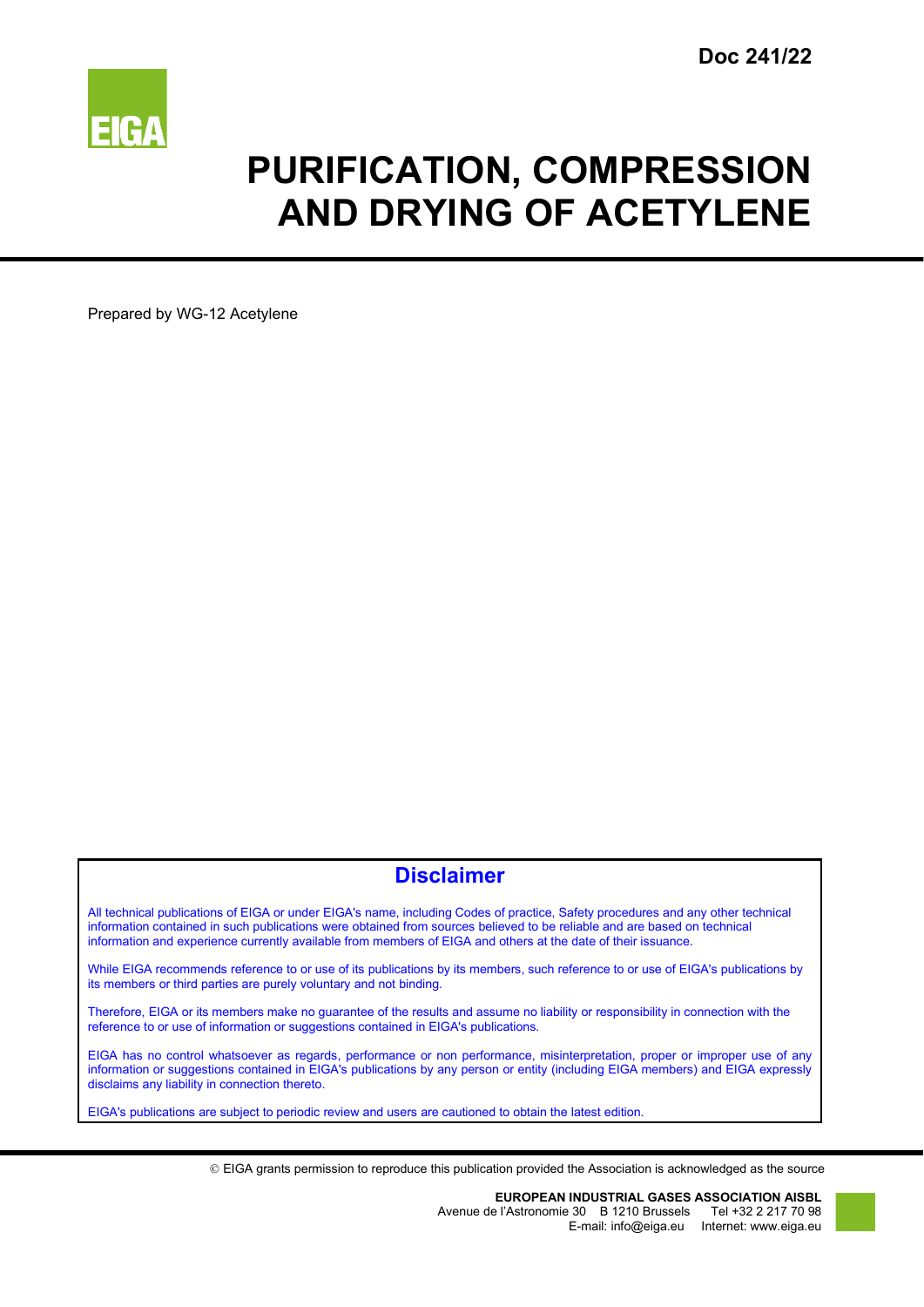### **Table of Contents**

| 1              |                                        |                                                                        |  |  |
|----------------|----------------------------------------|------------------------------------------------------------------------|--|--|
| 2              |                                        |                                                                        |  |  |
| 3              |                                        |                                                                        |  |  |
|                | 3.1<br>3.2                             |                                                                        |  |  |
| 4              |                                        |                                                                        |  |  |
| 5              |                                        |                                                                        |  |  |
| 6              |                                        |                                                                        |  |  |
|                | 6.1<br>6.2<br>6.3                      |                                                                        |  |  |
| $\overline{7}$ |                                        |                                                                        |  |  |
|                | 7.1<br>7.2<br>7.3<br>7.4<br>7.5<br>7.6 |                                                                        |  |  |
| 8              |                                        |                                                                        |  |  |
|                | 8.1<br>8.2<br>8.3<br>8.4               |                                                                        |  |  |
| 9              |                                        |                                                                        |  |  |
| 10             |                                        |                                                                        |  |  |
|                | 10.1<br>10.2<br>10.3<br>10.4<br>10.5   | Maintenance of cooler condenser (indirect water/media cooled drier) 14 |  |  |
| 11             |                                        |                                                                        |  |  |
| 12             |                                        |                                                                        |  |  |
|                | 13                                     |                                                                        |  |  |

# No table of figures entries found.

| Figure 4 Typical high-pressure calcium chloride drier installation including oil separator 12 |  |
|-----------------------------------------------------------------------------------------------|--|
|                                                                                               |  |
|                                                                                               |  |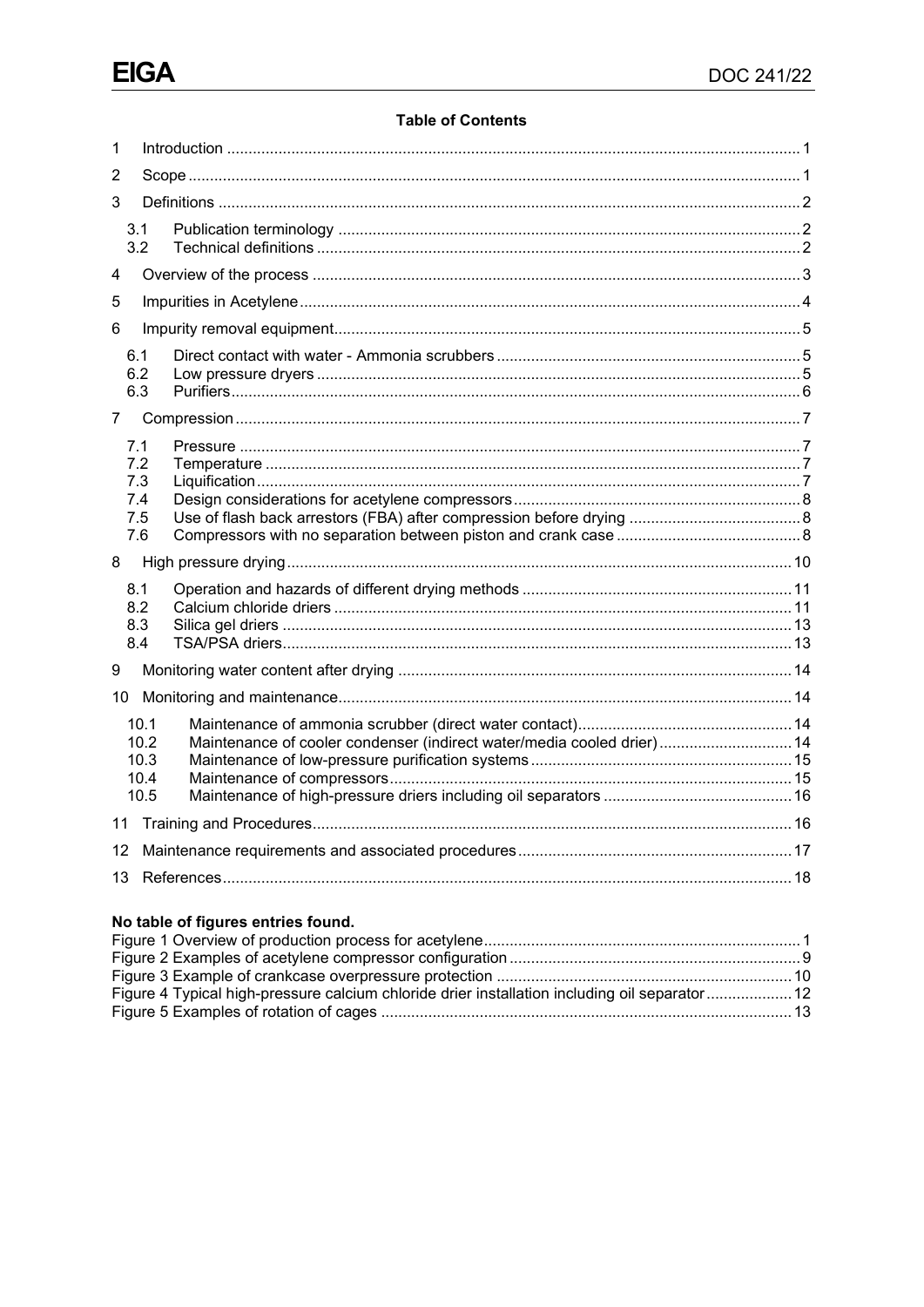#### <span id="page-3-0"></span>**1 Introduction**

This document has been prepared by the European Industrial Gases Association (EIGA) to give guidance for the purification, compression and drying of acetylene.

#### <span id="page-3-1"></span>**2 Scope**

This publication is intended to provide general guidelines for the purification, compression and drying of acetylene. This publication includes recommendations for operational and maintenance safe practices to mitigate potential acetylene decomposition and other hazards related to the purification, compression and drying of acetylene.

The equipment named is typical for carbide acetylene plants. In petrochemical plants similar compression and drying equipment can be used, but normally there is no purification system as this production method is not creating non-metal hydride (e.g PH3) impurities as in carbide acetylene plants.

This publication covers equipment from the exit of the generator to the entry of the fill manifold.

The scope of this document may be seen in diagram 1 below in the blue circles.

- **Purification** 
	- $\circ$  Dry or wet acidic purification (followed by caustic soda or water neutralisation)
- **Compression**
- **Drying** 
	- o Low pressure drier
	- o High pressure drier



<span id="page-3-2"></span>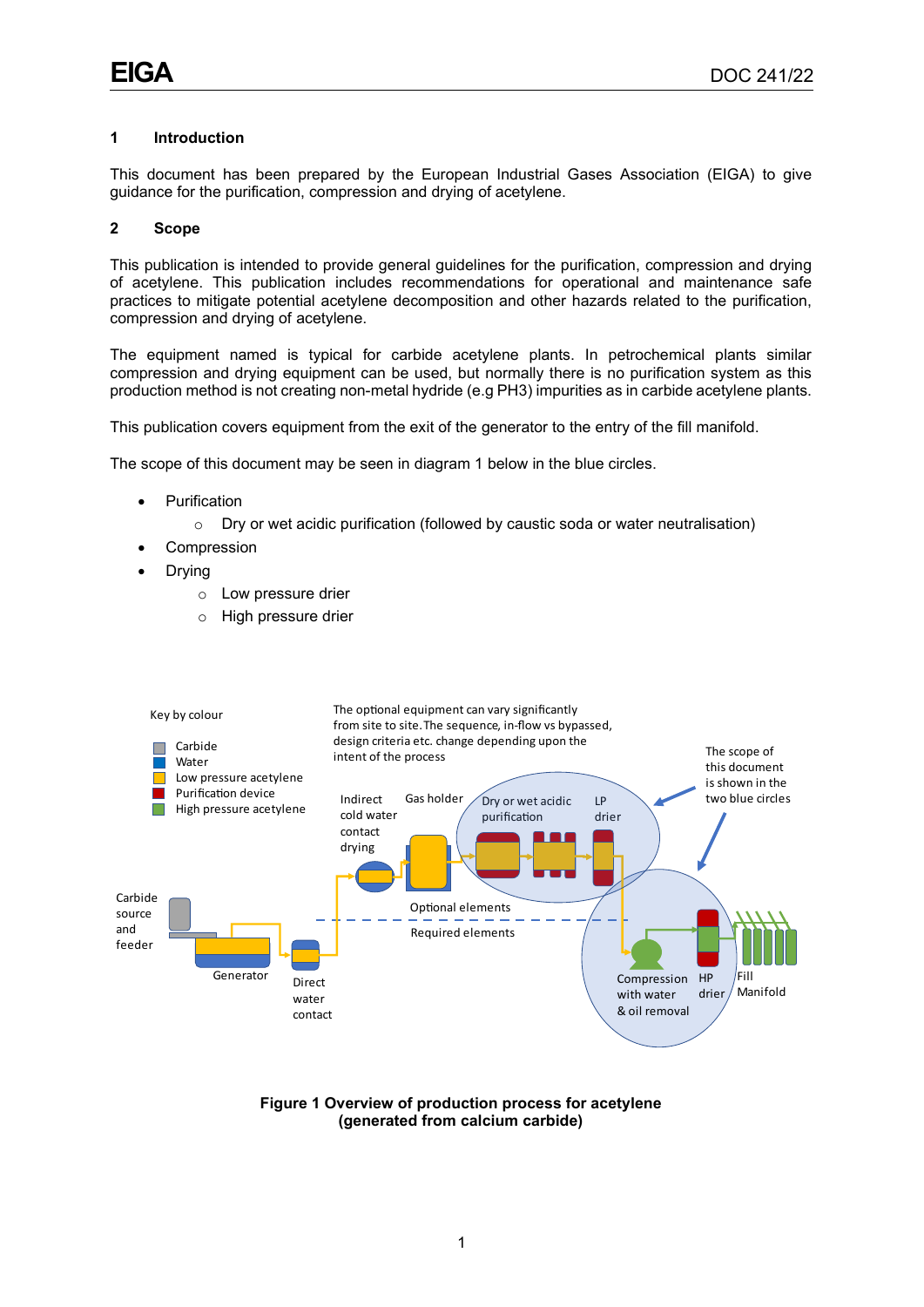### <span id="page-4-0"></span>**3 Definitions**

For the purpose of this publication, the following definitions apply.

#### <span id="page-4-1"></span>**3.1 Publication terminology**

#### **3.1.1 Shall**

Indicates that the procedure is mandatory. It is used wherever the criterion for conformance to specific recommendations allows no deviation.

#### **3.1.2 Should**

Indicates that a procedure is recommended.

#### **3.1.3 May**

Indicates that the procedure is optional.

#### **3.1.4 Will**

Is used only to indicate the future, not a degree of requirement.

### **3.1.5 Can**

Indicates a possibility or ability.

#### <span id="page-4-2"></span>**3.2 Technical definitions**

#### **3.2.1 Hydration of acetylene**

The combination of the acetylene with the moisture in the gas when the moisture is greater than saturation and the pressure/temperature of the acetylene is within a defined zone. Can lead to flow restrictions which in turn lead to increased pressure drop and hence greater (unwanted) cooling.

#### **3.2.2 Moisture**

Moisture is expressed in a number of different units. Below is a table expressing moisture in acetylene in a number of the more commonly used units.

| g/m3  | Dewpoint at<br>line pressure<br>$(25 \text{ bar})$ | Dewpoint at<br>atmospheric<br>pressure | ppmy   | ppmw  |
|-------|----------------------------------------------------|----------------------------------------|--------|-------|
| 0.008 | $-32.9$                                            | -60                                    | 11     | 8     |
| 0.03  | $-20.1$                                            | -50                                    | 39     | 29    |
| 0.1   | $-7.1$                                             | -40                                    | 127    | 95    |
| 17.8  | 6.8                                                | -30                                    | 375    | 281   |
| 48.4  | 22.3                                               | $-20$                                  | 1019   | 764   |
| 122   | 38.4                                               | -10                                    | 2565   | 1924  |
| 286   | 55.2                                               | 0                                      | 6032   | 4524  |
| 575   | 70.3                                               | 10                                     | 12100  | 9075  |
| 1093  | 85.8                                               | 20                                     | >23000 | 17266 |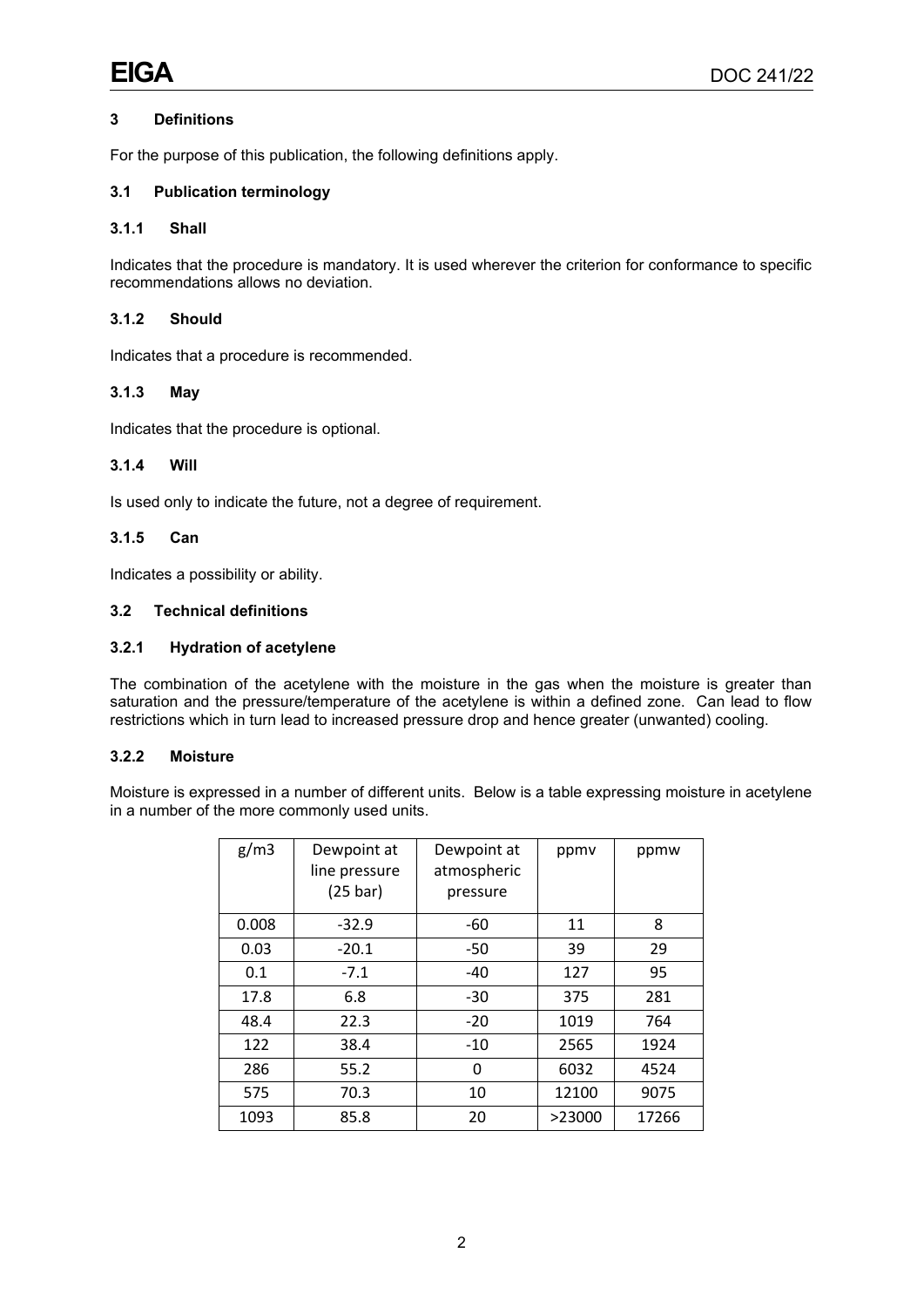#### **3.2.3 Pressure**

In this document bar shall indicate gauge pressure unless otherwise noted –i.e., (bar, abs) for absolute pressure and (bar, dif) for differential pressure.

#### **3.2.4 Pressure Swing Adsorption (PSA)**

PSA is a technology used for removing an undesired (contaminant) gas present in a gas stream. The process is made under pressure and the contaminant is retained by an adsorbent material. The adsorbent is regenerated by reducing the pressure and using a carrying gas.

#### **3.2.5 Dry purifying media**

A typical composition is:

- 35% Diatomaceous Earth (DE Diatomite) a naturally occurring, soft, siliceous sedimentary rock that is easily crumbled into a fine white to off-white powder
- 63% Ferrous chloride (as a 35% solution in water) Containing impurities of ferric chloride, copper and acid
- 1.1% Copper sulphate
- 0.3% Manganese Dioxide
- 0.2% Mercury Bichloride
- NOTE Trade names for this include Monkey Dust, Catalysol or Heratol

#### **3.2.6 Temperature Swing Adsorption (TSA)**

TSA is a technology used for removing an undesired (contaminant) gas present in a gas stream. The process uses thermal energy. The adsorbent is regenerated by raising the temperature of the adsorbent which acts in favour of increasing the gas desorption process.

#### **3.2.7 ppmv**

parts per million by volume

#### **3.2.8 ppmw**

<span id="page-5-0"></span>parts per million by weight

#### **4 Overview of the process**

Acetylene exiting a wet calcium carbide generator is at low (< 0,2 bar) or medium pressure (< 1,5 bar) and at an elevated temperature 50°C to 90°C. The acetylene is saturated with water vapour (100 to 120 g/m3), and there are impurities – ammonia, hydrogen sulphide, phosphine (and lesser extent arsine). The purpose of the post generation equipment (low and high pressure) is to clean the gas so that it:

- 1. is at least 98% pure;
- 2. is free of impurities which would be corrosive to the materials of build of the plant, e.g acidic sulphuric compounds;
- 3. is free of water that would cause absorption problems for the porous material inside the cylinders;
- 4. has reduced phosphine and arsine impurities (for cutting and welding applications these impurities are irrelevant).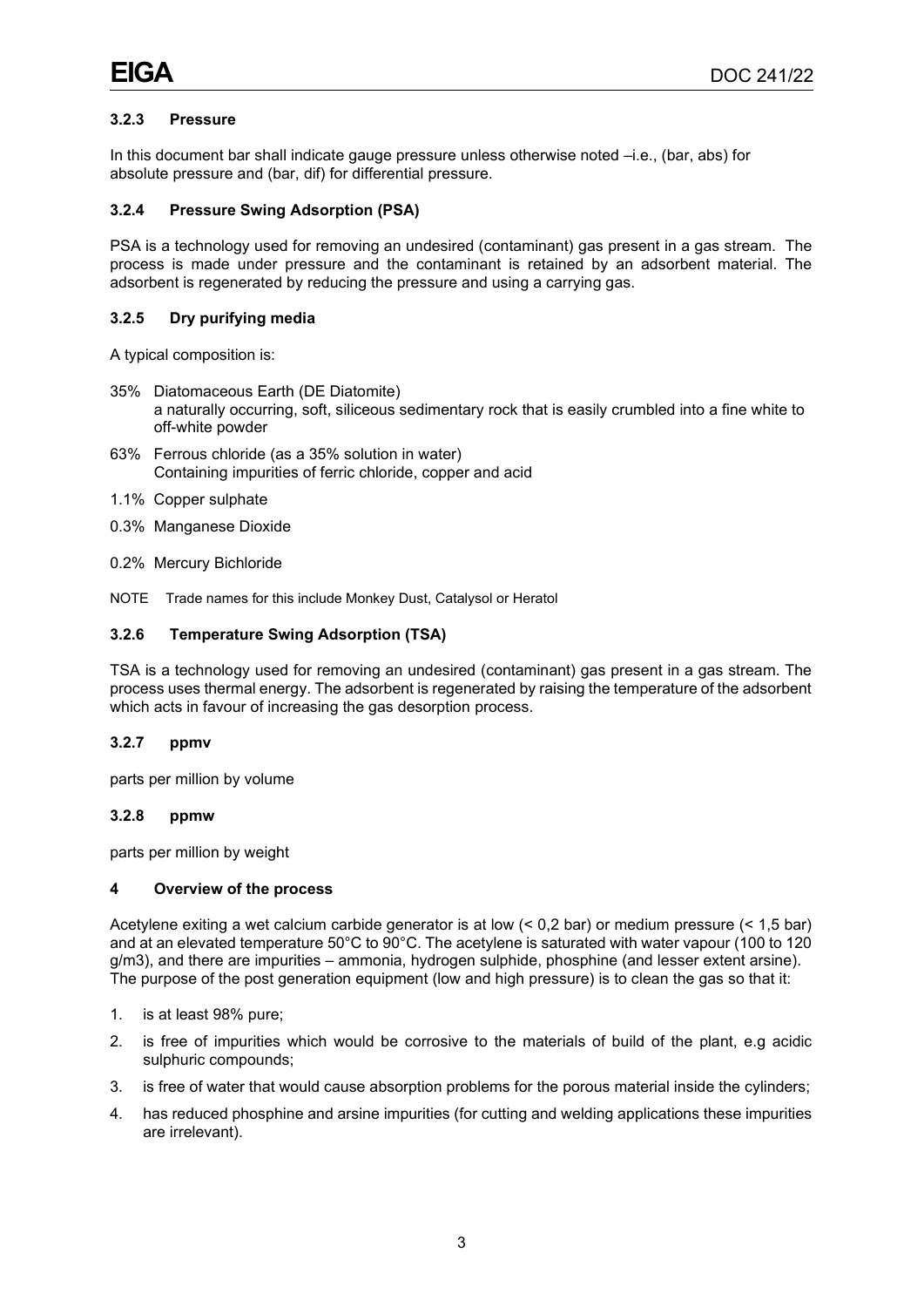Typical values in raw acetylene from the wet generation process are:

|                   | ppmy unless stated |
|-------------------|--------------------|
| Moisture          | 100 to 120 g/m3    |
| Nitrogen          | 3600               |
| Oxygen            | 750                |
| Argon             | 50                 |
| Hydrogen          | 350                |
| Methane           | 350                |
| NH <sub>3</sub>   | 200 to 400         |
| Hydrogen sulphide | 50 to 300          |
| PH <sub>3</sub>   | 400 to 500         |
| AsH3              | 3                  |

For the product specification see EIGA Doc 240, *Commodity Specification Acetylene* [1]

For use as a flame the quantities of phosphine, arsine and hydrogen sulphide are generally unimportant to the user but for other uses such as carbon black deposition these impurities may be impactful.

The steps of the process are:

- 1. Water soluble impurity removal Direct acetylene to water contact - ammonia scrubber Function: Removal of water dissolvable components e.g. ammonia and hydrogen sulphide Purpose: Prevention of internal corrosion of the pipes and vessels
- 2. Low pressure drying Indirect cooling of the acetylene – cooler condenser and / or Direct contact calcium chloride driers Function: Moisture reduction Purpose: Less water into downstream equipment
- 3. Low pressure phosphine and arsine removal Optional purification via contact with acidic compounds
	- a. Direct gas contact with dry purification material
	- Direct gas contact with strong sulphuric acid (afterwards neutralisation with caustic soda)

Function: Removal of phosphine and arsine Purpose: High purity acetylene for customer processes

- 4. Compression Function: Increased pressure, and some further water removal Purpose: To be able to fill cylinders, bundles and trailers
- 5. High pressure driers

Function: Final dryness of gas before entering cylinders Purpose: Removal of moisture to prevent damage to cylinders as moisture can:

- **·** mix with the solvent and reduce its ability to dissolve acetylene;
- **·** damage the porous material;
- **·** cause corrosion of the internal cylinder walls.

#### <span id="page-6-0"></span>**5 Impurities in Acetylene**

See EIGA Doc 240 [1]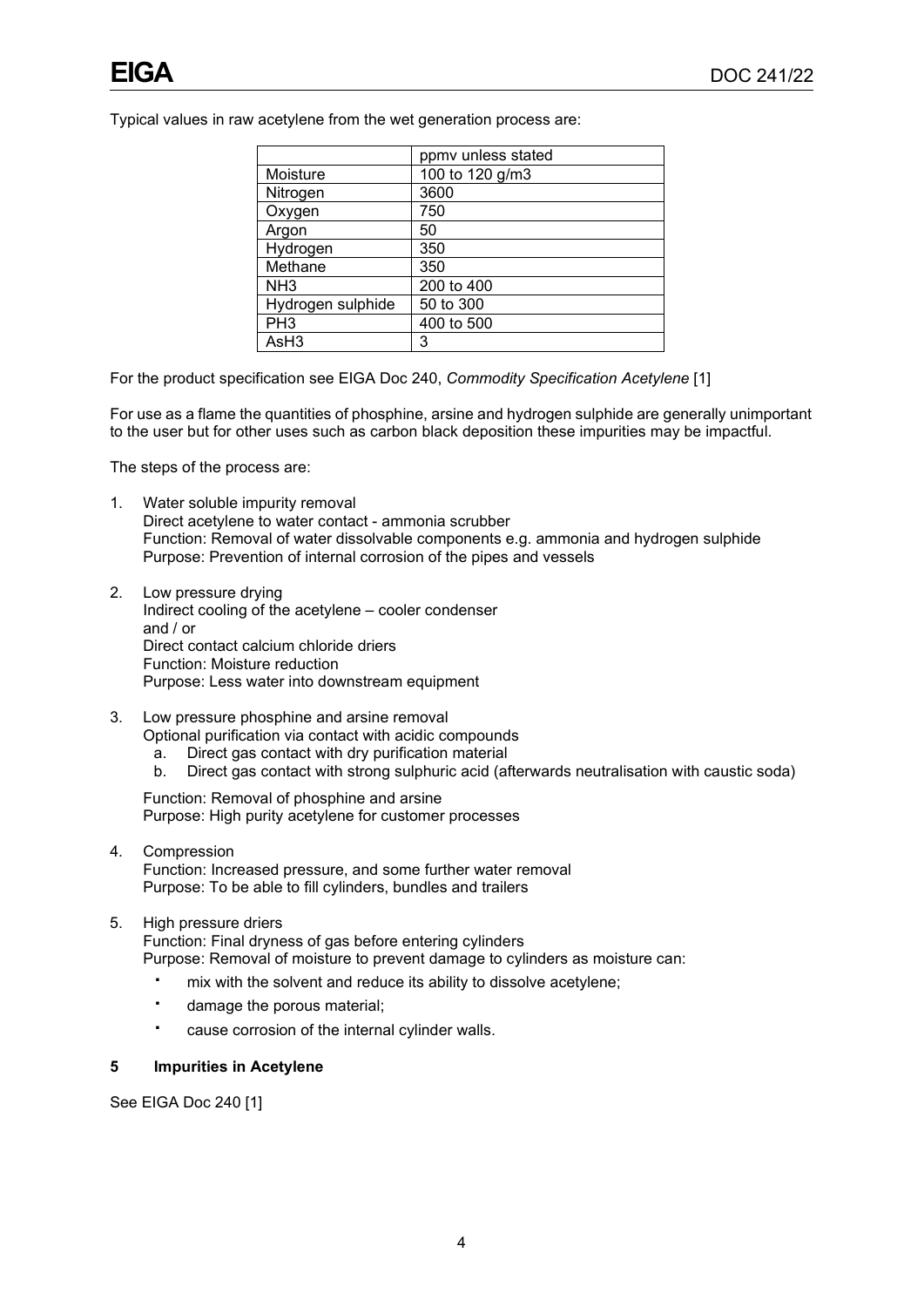#### <span id="page-7-0"></span>**6 Impurity removal equipment**

#### <span id="page-7-1"></span>**6.1 Direct contact with water - Ammonia scrubbers**

Scrubbers are used on most medium and low-pressure acetylene generators to scrub and cool the exiting gas. They reduce the ammonia and hydrogen sulphide content of the gas. The scrubbers also prevent lime carryover. Some low-pressure generators have bubble-through water baths. The main purpose of these is to prevent back flow of acetylene from the gasholders or other generators but in addition they remove the lime and some of the ammonia and hydrogen sulphide. This method of scrubbing the gas is not as effective as scrubbers designed for the contact of the acetylene to the water and may not reduce the ammonia content of the gas to acceptable levels. Separate ammonia scrubbers may be used at low pressure generating plants.

#### <span id="page-7-2"></span>**6.2 Low pressure dryers**

The acetylene leaves the generator saturated with moisture – its relative humidity is 100%. At approximately 1 bar and 60°C the saturation loading of acetylene is 130g of moisture per Nm3.

To be put into the cylinders the less moisture the better as overtime any moisture put into the porous material will cause damage (the cylinder becomes a "bad filler"). A good and achievable target is to dry the acetylene to below 0.1g/Nm3 (a dewpoint at atmospheric pressure of -40°C).

There are two options for drying acetylene

Cooling the acetylene so that the relative humidity goes over 100% and water will form on surfaces and can be drained away

OR

Passing the acetylene through a vessel containing an absorption material (e.g. calcium chloride, silica gel, molecular sieve).

#### **6.2.1 Low pressure cooling and condensing to remove water from acetylene**

It is possible to achieve some water removal without the cooling step of the cooler condensing regime. A vessel filled with a contact surface ("Raschig" rings or large diameter chain) will allow condensation at the current gas temperature. After the ammonia scrubber this will be less than it was in the generator, so some part of the humidity will condense.

This is not as effective as bringing the temperature of the gas down via a heat exchanger whilst at the same time condensing the moisture. A specially designed vessel with a water jacket surrounding vertical pipes called a cooler condenser achieves this function. The gas is cooled as it ascends the vessel, the moisture forming as liquid water inside the pipes drains downwards into an inlet header.

As acetylene is liable to liquify or form hydrate if it is cooled, the system design must ensure that this does not occur (see properties of acetylene in Doc 123, *Code of Practice Acetylene*, figure 2 hydrate formation) [2].

NOTE it is notable that in the low-pressure section of the wet production process the temperature of liquification and hydration is below -40°C, which can allow for control by use of the correct cooling media (water with glycol).

Another issue with cooling for water removal in the low-pressure part of the plant is the carryover of lime. For this reason, and the removal of ammonia, it is normal to have a wash system (direct water contact) before any cooling. It is also advisable to design the low-pressure cooler condenser in a manner to be resistant to lime build up and/or to allow cleaning.

As an example, if in the low-pressure part of the plant chilled water in a specially designed contact vessel / heat exchanger (cooler condenser) can drop the temperature of the acetylene from its discharge temperature of the generator from 60°C to 30°C, then this would remove 75% of the water from the acetylene i.e. to below 30g/m3.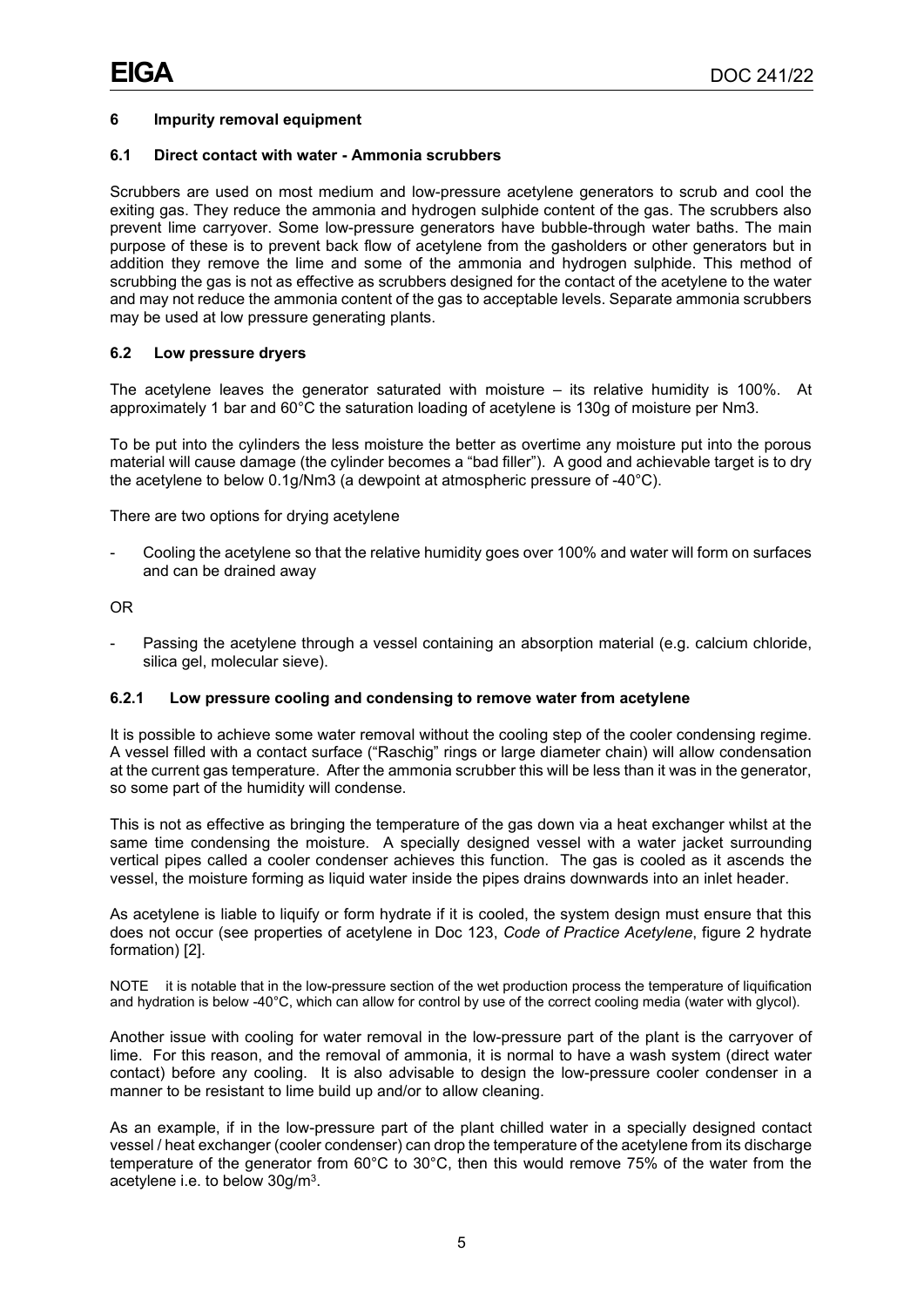Without a technique involving cooling of the acetylene to remove of water then the first step of water removal will be either a low-pressure drier, absorption into purification material or the compressors.

#### **6.2.2 Low pressure drying with direct contact to absorption material**

The acetylene is passed through a vessel containing a solid drying material.

The typical low pressure drying material is calcium chloride.

The drying achieved depends upon contact time with the calcium chloride so as the pressure is low the vessel size is correspondingly large.

Given sufficient contact time the acetylene may be dried completely this way, but it will consume calcium chloride. See section 8 for good practices for high-pressure calcium chloride driers. Note that the formation of a void in a vessel of low/medium pressure is a much-reduced risk in comparison to that of a high-pressure vessel.

#### <span id="page-8-0"></span>**6.3 Purifiers**

Acetylene is purified mainly to remove phosphine and hydrogen sulphide. The need for purification is based on the calcium carbide quality, the process and required acetylene specification. Two purifying methods are in use, dry purification and wet purification. Both require careful design as the residence time of the gas and the contact efficiency to the reactive material determine the effectiveness of the purification.

#### **6.3.1 Wet purification**

In the wet purification process acetylene is passed through a tower filled with a packing material such as "Raschig" rings. Concentrated sulphuric acid is pumped into the top of the tower and flows downwards against the acetylene flow. Phosphine and hydrogen sulphide are removed by contact of sulphuric acid with acetylene. Any acidic substances carried over with the acetylene are neutralised in a subsequent alkaline scrubbing tower. It is important that the system is kept cool as the reaction is exothermic.

Polymerisation of acetylene in wet purification is a safety issue as it forms a tar like substance that can cause blockages through the process. Polymerisation of acetylene in the wet purification process is associated to:

1. Excessively strong acid concentration >98%

Purification requires above 80% but beyond 98% the potential for polymerisation increases.

2. Increased temperature

A nominal temperature of operation should not exceed 25°C.

If the system becomes warm (>40°C) this will facilitate polymerisation.

3. Presence of impurities

Iron and Mercury impurities in the acid will catalyse promote polymerisation.

Iron impurities are not atypical as the generator and low-pressure plant are made of steel

Other impurities can be found in the fresh acid depending upon the source and grade/quality.

The maintenance of the correct acid concentration is important otherwise phosphine could be dissolved in the acid in the scrubber sump and possibly be released and ignite spontaneously on contact with air.

To avoid the rapid decrease in concentration of the acid due to moisture in the acetylene sometimes the weak acid that has been exhausted in the purification tower is put in a similar tower upstream – providing a water removal process before the purification tower.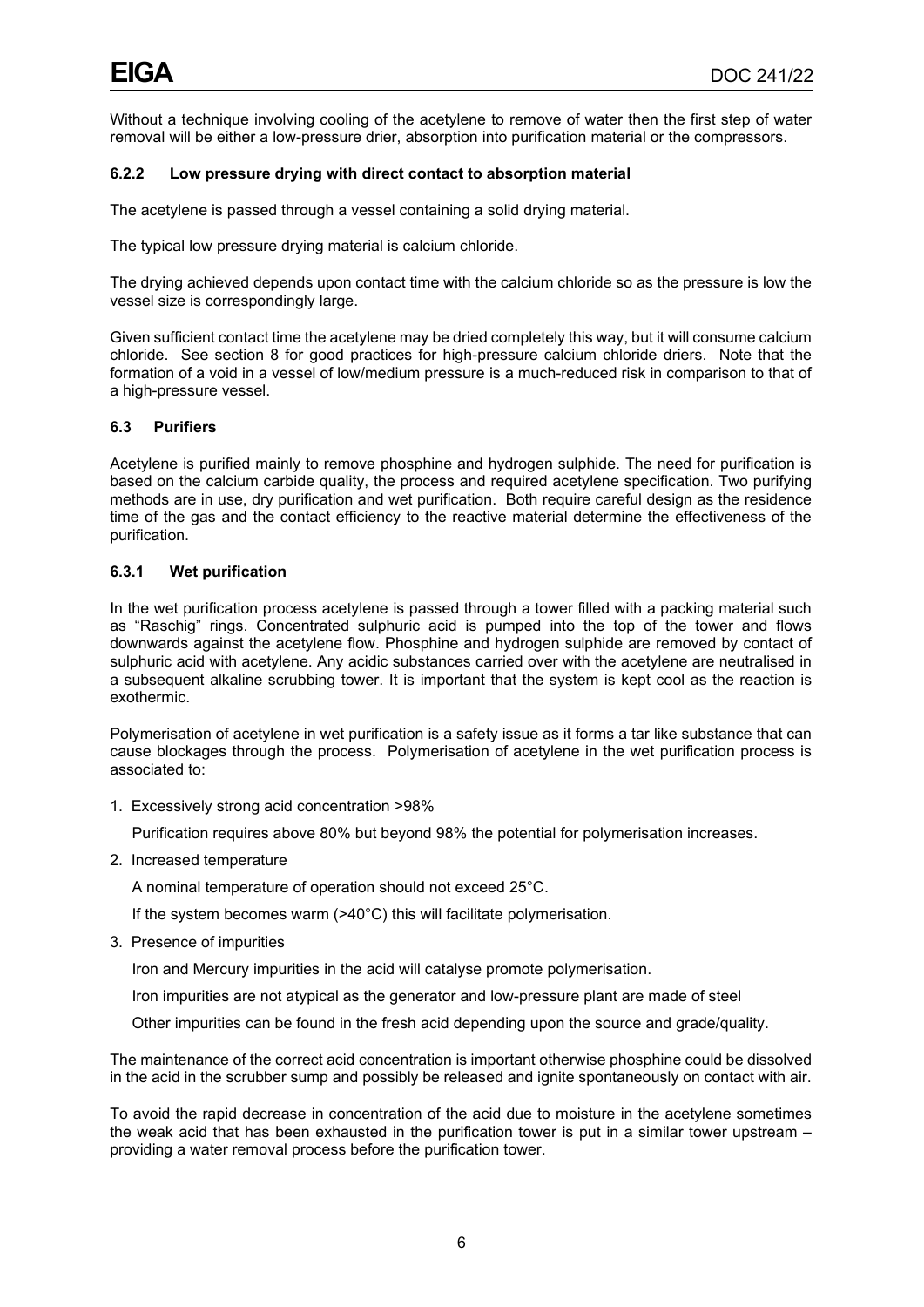After direct contact with sulphuric acid the gas stream is acidic and highly corrosive. Before contacting piping and vessels made of steel it must be neutralised. For this purpose, a third similar tower is placed after the strong acid tower but with a weak alkaline wash flow (NaOH at 4% to 10%)

At the end of its life, the weak acid (60% concentration) will need disposal. One option is use of the lime treatment facilities. Care needs to be taken when adding any acid to alkali as the reaction will often be violent. Also even with small quantities unpleasant odours can be generated.

#### **6.3.2 Dry purification**

Dry purification is no longer the preferred method of purification due to environmental reasons when disposing of the purification medium. In the dry purification method acetylene is passed through a vessel containing several layers of purifying compound, which removes the acetylene impurities. All purifying compounds are acidic and have a corrosive effect on human tissue. When the raw acetylene passes through the purifier material, the phosphine and the remaining traces of hydrogen sulphide and ammonia are oxidized or absorbed and removed from the gas stream. The purifier material becomes less efficient after a finite lifetime and must be regenerated or re-oxidized by exposure to air. Then it may be reused. It is normal to humidify the air used to regenerate the material. The material can be regenerated several times before it has to be discarded. Some of these dry purification compounds contain mercuric chloride which could result in the release of free mercury which can accumulate in dangerous quantities. It is necessary to monitor the purifier's performance and change the compound when it starts to deteriorate in performance.

#### <span id="page-9-0"></span>**7 Compression**

Acetylene generated via the wet calcium carbide process is at low pressure (<1,5 bar). To be filled into cylinders at an efficient rate compression is required.

#### <span id="page-9-1"></span>**7.1 Pressure**

Acetylene becomes more "active" (easier to start the effect) in terms of decomposition / deflagration / detonation as it is pressurized and heated – so compression of acetylene increases the hazardous nature of acetylene. Different regulations apply in different countries, but it is common in Europe to not permit the acetylene compression to reach pressures greater than 25 bar. Relief valves for the restriction of the high pressure shall not have a lift pressure greater than 110% of operating pressure i.e. 27,5 bar.

#### <span id="page-9-2"></span>**7.2 Temperature**

Acetylene also becomes more "active" as it becomes warmer - so the heat of compression is removed in steps or stages. It is common for an acetylene compressor to have 3 or more stages with a heat exchanger between each stage that brings the temperature of the acetylene down to below 70°C before it enters the next stage, and after the final stage.

#### <span id="page-9-3"></span>**7.3 Liquification**

Another step change in the hazardous properties of acetylene occurs should it liquify. This is sufficiently hazardous that it must be avoided by process design not by instrumented safeguards. This change of state defines the operating parameters (pressure and temperature) of the high-pressure part of the plant. The Mollier curve is the line for liquefaction of acetylene and a description of how it is used to define the operating parameters of a plant is given in TB 34, *Acetylene Plant Safe Operating Pressures and Temperatures* [3]

Beyond the restriction defined by the Mollier curve some countries have regulations pertaining to the maximum pressure allowed in the high-pressure part of an acetylene plant. The sites operating permit shall be consulted to see if there are such local restrictions.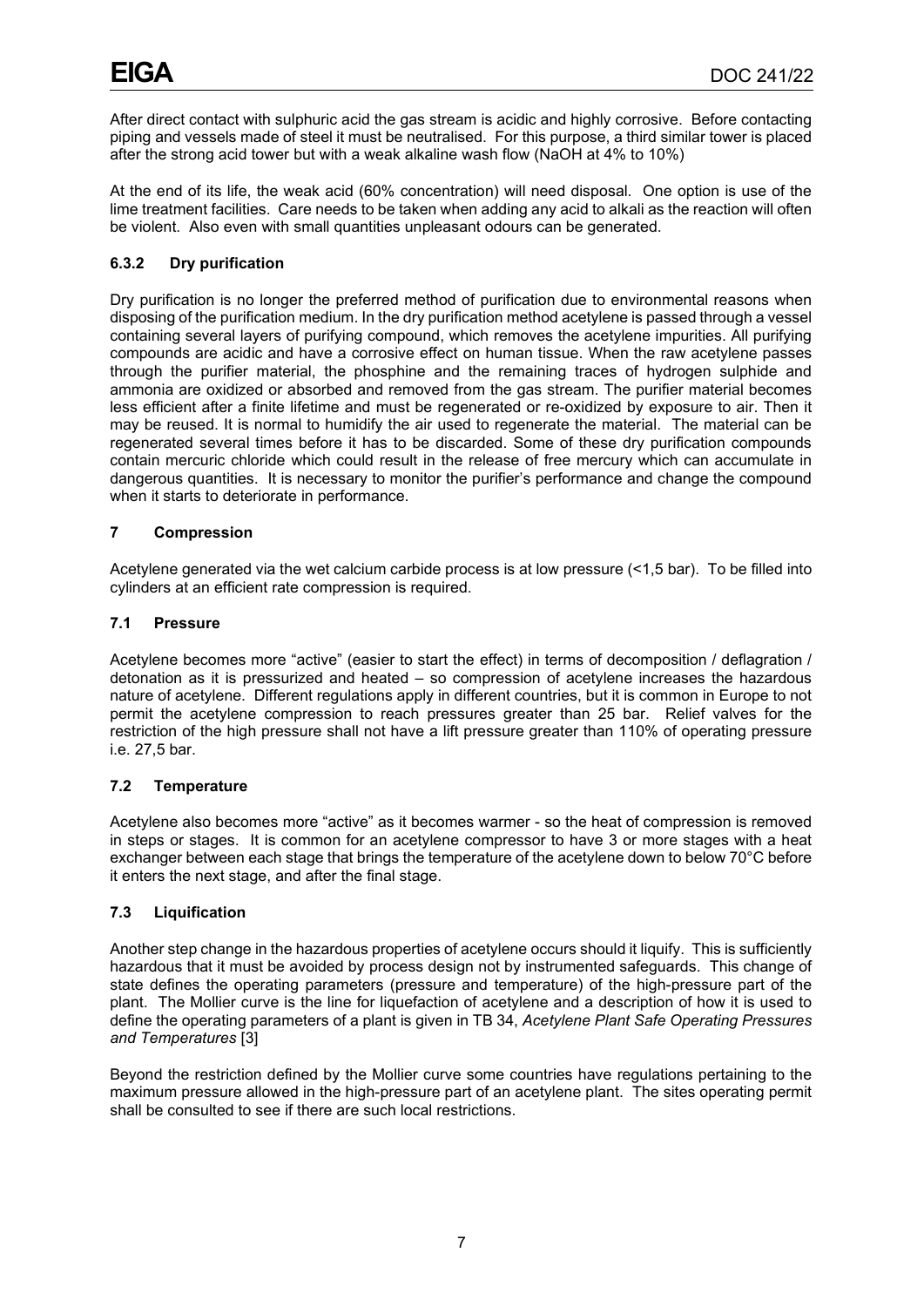#### <span id="page-10-0"></span>**7.4 Design considerations for acetylene compressors**

The design of acetylene compressors is a specialist engineering subject and should not be attempted without suitable understanding and knowledge. This document does not provide enough detail for the design of an acetylene compressor, it describes the hazards, operation and maintenance of acetylene compressors.

- 1. The overpressure design of the stages of the compressor shall be based upon the three pressure categories used for piping. The final stage and downstream elements (intercooler) shall be designed for a minimum of 300 bar operation.
- 2. The theoretical temperature at the outlet of each stage based upon adiabatic compression shall not exceed 140°C (when using oil lubricated compressors), see TRAC 203, Acetylenverdichter, Abschnitt 5 (Technische Regeln für Acetylenanlagen und Calciumcarbidlager) [4]
- 3. The outlet temperature of the compressor final stage, after intercooler, shall not exceed 70°C, see TRAC 203, Acetylenverdichter, Abschnitt 5 (Technische Regeln für Acetylenanlagen und Calciumcarbidlager) [4]

Each stage of compression shall be provided with overpressure protection relief valves.

Intercoolers between stages of compression may be air/acetylene or water/acetylene. Water/acetylene intercoolers may be either a water bath or a flowing heat exchanger design. Where water is used as the cooling media it is normal to have either an overflowing water bath or a monitor of water flow. The temperature of the acetylene after the intercooler shall be visible and may be alarmed.

The pressure after each stage of compression shall be displayed.

It is common practice to use compressors designed for other gas service in acetylene service. Authorities will find compressors in use for acetylene that are not stamped "acetylene". Common stamping will include air and helium.

It is normal for water and oil from the compressor stages to be removed at intercooler stages. It is not possible to advise how much water and oil removal will be normal as it depends on both the prior steps of the process and the compressor design. Oil contamination of cylinders normally occurs only when the moisture traps and drip legs of compressors are not drained on a routine basis. At such times a mixture of oil and water can be carried forwards – creating pressure drop at flash back arrestors and getting into the cylinders. It can also contaminate the material used in the high-pressure driers.

However, a regular and practiced pattern of withdrawing liquid from intercooler and final cooling stages is required. The normal amounts should be established at commissioning so that operators can report any significant deviation, and so that the quantities do not drift with time/age of the compressor without being recognised as wear and tear of the compressor indicating the need for maintenance.

#### <span id="page-10-1"></span>**7.5 Use of flash back arrestors (FBA) after compression before drying**

Care must be taken when fitting FBA after compression but before drying. The acetylene is saturated with water – the moisture in the acetylene has been "knocked" out after a cooler section. If the acetylene passes through a restrictive element (FBAs are often creating a pressure drop due to their design) then a gas expansion may/will occur which cools the gas. The cooling gas can lead to either hydration of the acetylene or the water released from the acetylene may lead to increased flow restriction through the FBA. Either effect leads to significant pressure drop across the FBA.

#### <span id="page-10-2"></span>**7.6 Compressors with no separation between piston and crank case**

Compressors come in two types with regard to oiling of the stages – direct connection to the crankcase or separation of crankcase and compression stage (indirect oilers).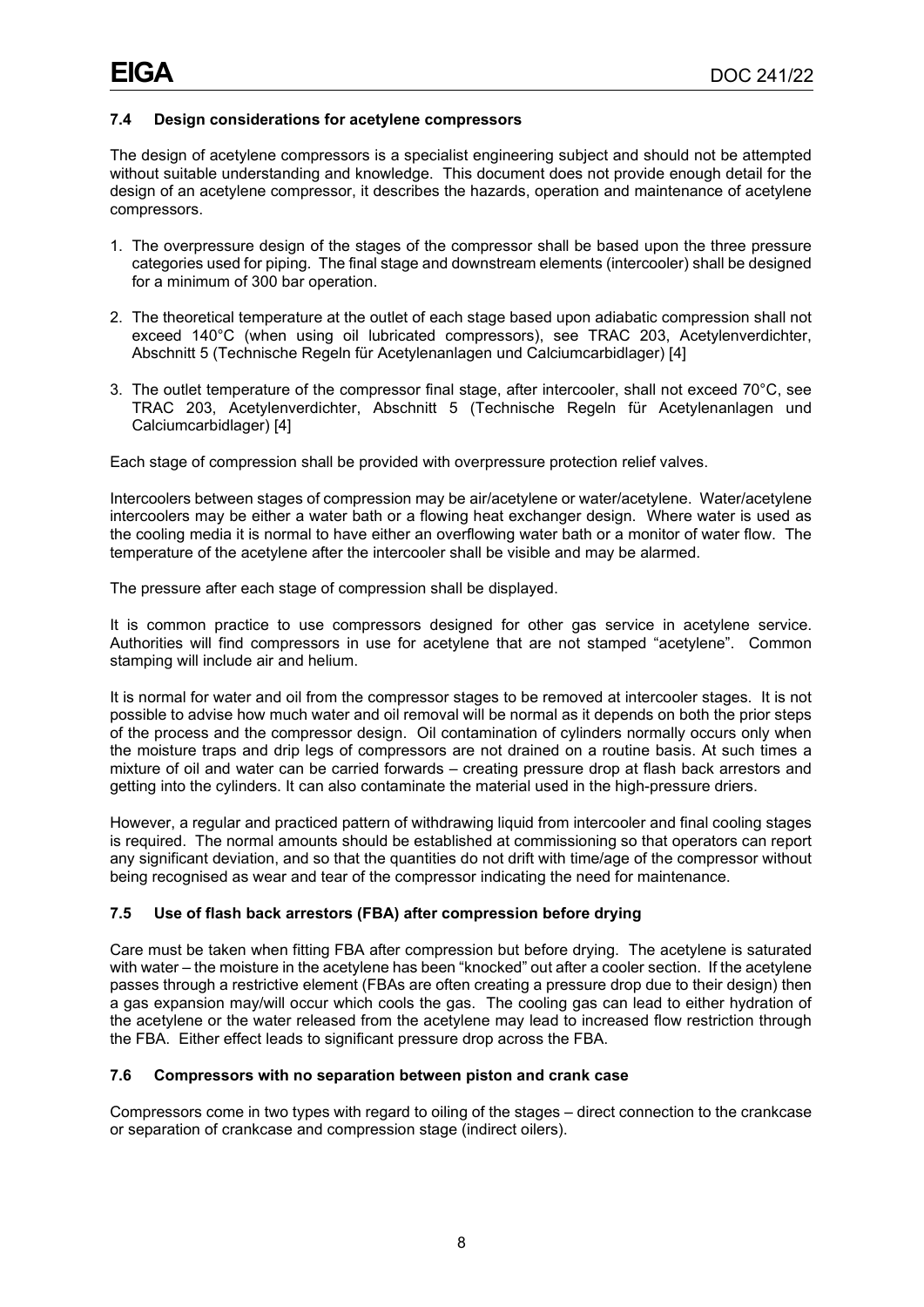

**Figure 2 Examples of acetylene compressor configuration**

<span id="page-11-0"></span>A review of incidents involving acetylene compressors without separation sections has shown that there is a risk of elevated pressure in the crankcase should the breather tubing become blocked. Then If there would be a cause of decomposition the crankcase is not designed for the resulting pressure and failure of containment occurs.

A feature of acetylene compressor design that differs between manufacturers is whether the crankcase is directly or indirectly connected to the piston heads of the compressor. Some manufacturers have a separation section between the crankcase and the piston heads, using a lubrication pump to provide oil to the pistons. Others have the piston heads directly associated to the crankcase, providing oil to the piston by means of splashing. Both are valid designs for acetylene service, and both have positive and negative considerations.

This section applies to compressors without a separation section between the crankcase and the cylinder/piston section and that are equipped with a breather tube for pressure equilibrium in the crankcase. On these compressors the gas that passes the piston via the piston rings accumulates in the crankcase and is relieved via a breather to the suction side of the first stage of compression. Operating correctly, the crankcase will have a pure acetylene atmosphere at suction side pressure.

Typically, these compressors will have a pressure indicator on the crankcase that the operator can regularly monitor, for example on an hourly basis, confirming that the crankcase is not running at elevated pressure. However, a fault condition can occur if the breather tube becomes blocked. Under these circumstances the acetylene pressure in the crankcase can rise, in theory, to the compressor discharge pressure. The crankcase is not designed for this pressure, nor for the overpressure that could result from an acetylene decomposition.

This event poses a risk of injury or fatality to a worker if near the compressor. EIGA recommends that production plants consider the implementation of further safeguards to avoid this risk.

The primary safeguard should be a pressure relief valve (PRV). The PRV would allow excessive acetylene pressure to be vented safely, that is piped to a safe location, commonly by piping into the exhaust line of the piston head relief valves. The PRV should be set at a value to avoid inadvertent lifting of the relief valve. This value is typically between 50% to 100% above the peak value experienced in normal operation. As the quantity of gas that should pass the piston rings is very small, even with one of the piston rings in a fault condition, the PRV sizing would be nominal (small), but large enough that condensed oil vapour cannot block it.

The facility may consider the use of an additional pressure switch high (PSH) monitoring the crankcase pressure. The PSH would stop the compressor if an abnormally high pressure developed in the crankcase. This PSH would be set at a value high enough to avoid nuisance trips typically in the range of 25% to 50% above the peak value experienced in normal operation.

The safety devices (PRV and PSH) should be mounted a minimum 0.5 m above the upper edge of the crankcase. The piping shall be installed with a permanent slope towards the crankcase, so that condensed oil vapour will safely flow back into the crankcase and does not block the piping. The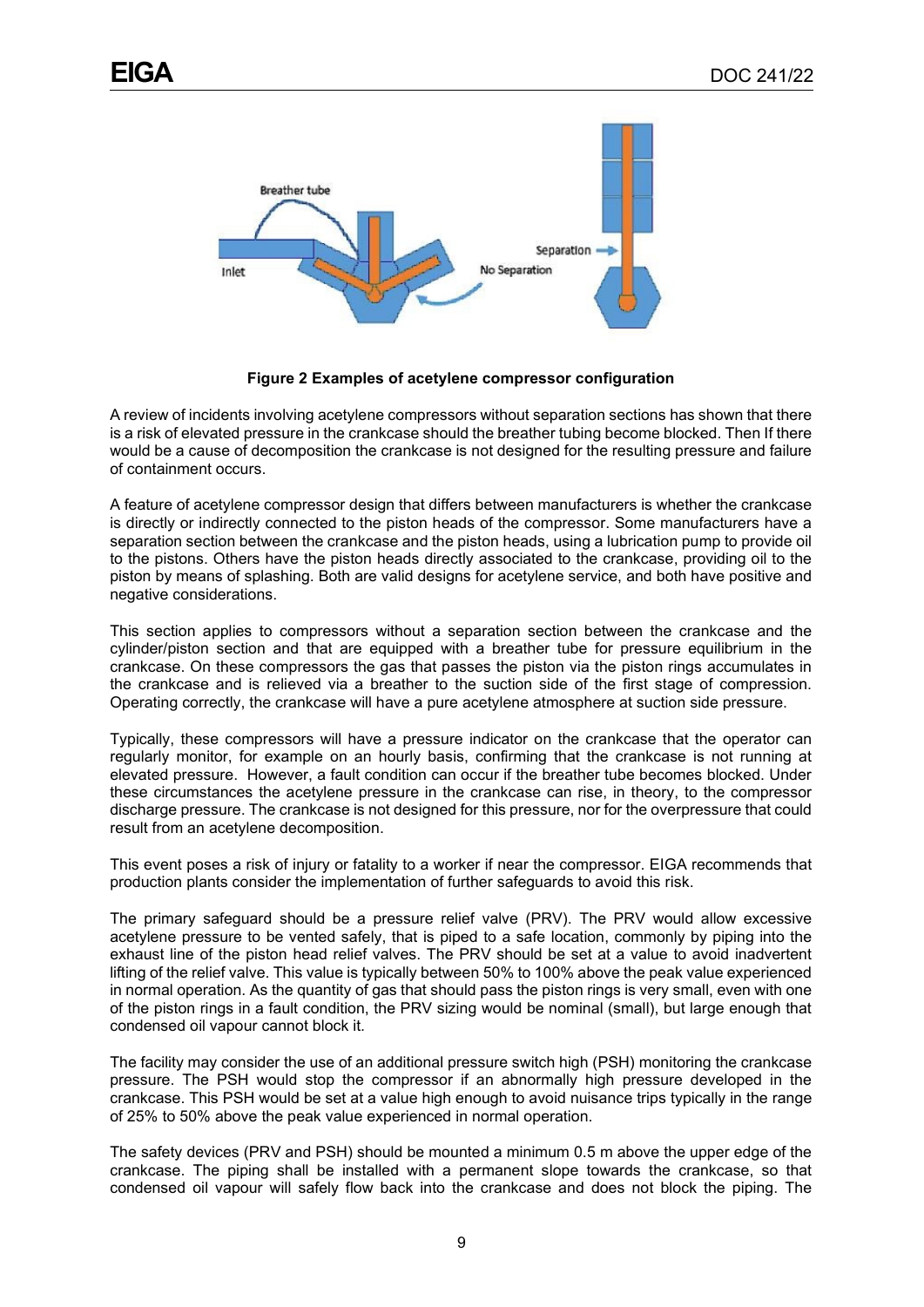connection point of this safety device piping to the crankcase shall be above the normal oil level in the crankcase to ensure oil does not enter the piping. Figure 3 shows one possible arrangement of safeguard.



**Figure 3 Example of crankcase overpressure protection**

<span id="page-12-1"></span>EIGA recognises there are alternative approaches to the protection of the worker from the hazards of compressors in acetylene service. The facility is required to undertake risk assessment of their facility and may find that an alternative to the method described is suitable to their process.

#### <span id="page-12-0"></span>**8 High pressure drying**

After compression and cooling/condensing the water content (humidity) of the acetylene is still too high for putting into the cylinders and requires some further form of drying. Various designs exist.

An effective high-pressure drier will achieve moisture values in the range of 100 ppmv or below

Exceeding this value (filling using wetter acetylene) will not become apparent immediately unless measured, only over time will all cylinders become harder to fill. A regime of regularly testing the humidity of the compressed acetylene (often after letting down the pressure by regulator) is advised.

Being lower than this value is not harmful. The acetylene is already "dry" in terms of its potential ability to decompose and becoming drier does not materially increase that risk. The system design needs to account for this higher potential "desire" of the acetylene to decompose – see Doc 123 for info on flame arrestors and flash back arrestors [2].

There are three types of absorption materials used for drying:

- Once used it is discarded  $=$  Calcium chloride
- Once used it may be regenerated offline  $=$  Silica gel

Normally regenerated (if regenerated) by taking the material to a separate oven to be baked dry

Once used it is regenerated "online" = Zeolite molecular sieve

Used in twin vessels with one being regenerated whilst the other is used.

Regeneration may be either/both pressure & temperature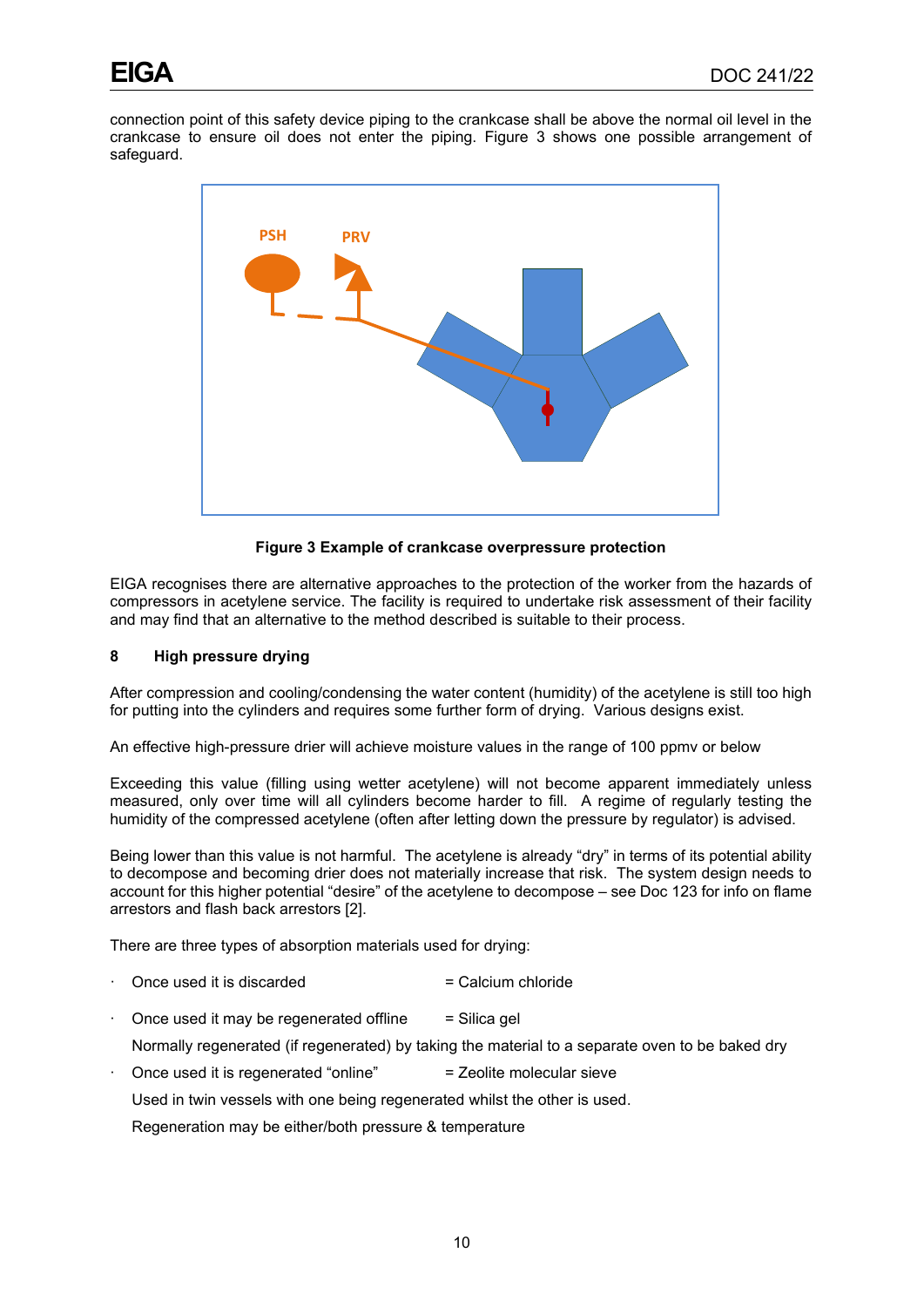### <span id="page-13-0"></span>**8.1 Operation and hazards of different drying methods**

Issues common to all forms of acetylene drying include:

#### **8.1.1 Removal of moisture before drying - back pressure of compressors and high-pressure driers**

To reduce the moisture loading on the driers in acetylene plants the water is removed earlier in the process, such as at the compressors. To ensure compressors are removing as much moisture as practical they have to discharge against pressure, typically provided by a back-pressure regulator. The back-pressure regulator is normally placed after the driers as this will also ensure suitable contact time for the drying media. If the system does not incorporate a back pressure regulator and it is decided to fit one, then an engineering management of change process shall be followed to ensure that the overall design is not compromised, see EIGA Doc 51, Management of Change [5].

#### **8.1.2 Absorption efficiency**

Absorption efficiency of drying materials depends upon contact time between the gas and the material – residence time. In high pressure drying the residence time is impacted by the pressure in the highpressure system i.e. what stage the filling of the cylinders has reached. This can mean the gas will not have enough residence time at the beginning of the fill when the pressure is low. To avoid this a backpressure regulator set at 10 bar to 14 bar is placed after a high pressure dryer to ensure the residence time required is achieved.

#### **8.1.3 Voids**

Voids in the absorption material can create larger than desired volumes of gaseous acetylene at high pressure. Larger volume voids (>3 litre) of acetylene create a risk of a high-pressure event inside the vessel that could lead to vessel failure. Vessels using material that is consumed during high pressure drying of acetylene e.g. calcium chloride driers, need to be designed for potential detonation not deflagration.

#### <span id="page-13-1"></span>**8.2 Calcium chloride driers**

Calcium chloride absorption driers can be at risk of voids from two causes:

#### **8.2.1 Voids forming during normal operation**

The calcium chloride is consumed during use. Consumption leaves void space in the drier vessel. The size of this void needs to be minimised by regular replacement of the calcium carbide. It is recommended that the void size not be allowed to be greater than the lesser of 10% of the vessel volume or 3 litres (water volume). Normal operation of calcium chloride driers will, by experience, determine the frequency of calcium chloride replacement.

However, the rate of consumption of the calcium chloride depends on the rate of production of acetylene and the moisture content of that acetylene. Moisture loading of the acetylene entering the high-pressure drier is impacted by the rest of the plant operation – temperature of generator, draining of the knock-out pots of the compressor etc. Also increased acetylene production rate is a cause of increased moisture content per  $m<sup>3</sup>$  of acetylene.

Before opening any vessel in the acetylene process it is critical to complete a nitrogen purge. Detailed procedures of purging are out of the scope of this document.

#### **8.2.2 Potential to form a bridge within the vessel**

Bridging is where voids form under the apparent level of the calcium chloride. This void can be detrimental as the operator may believe there is sufficient absorbent when there is not.

The void may form under a significantly solid/strong bridge of calcium chloride. On top of the bridge there may be a layer of dry granular material obscuring the bridge. To identify if there is or is not a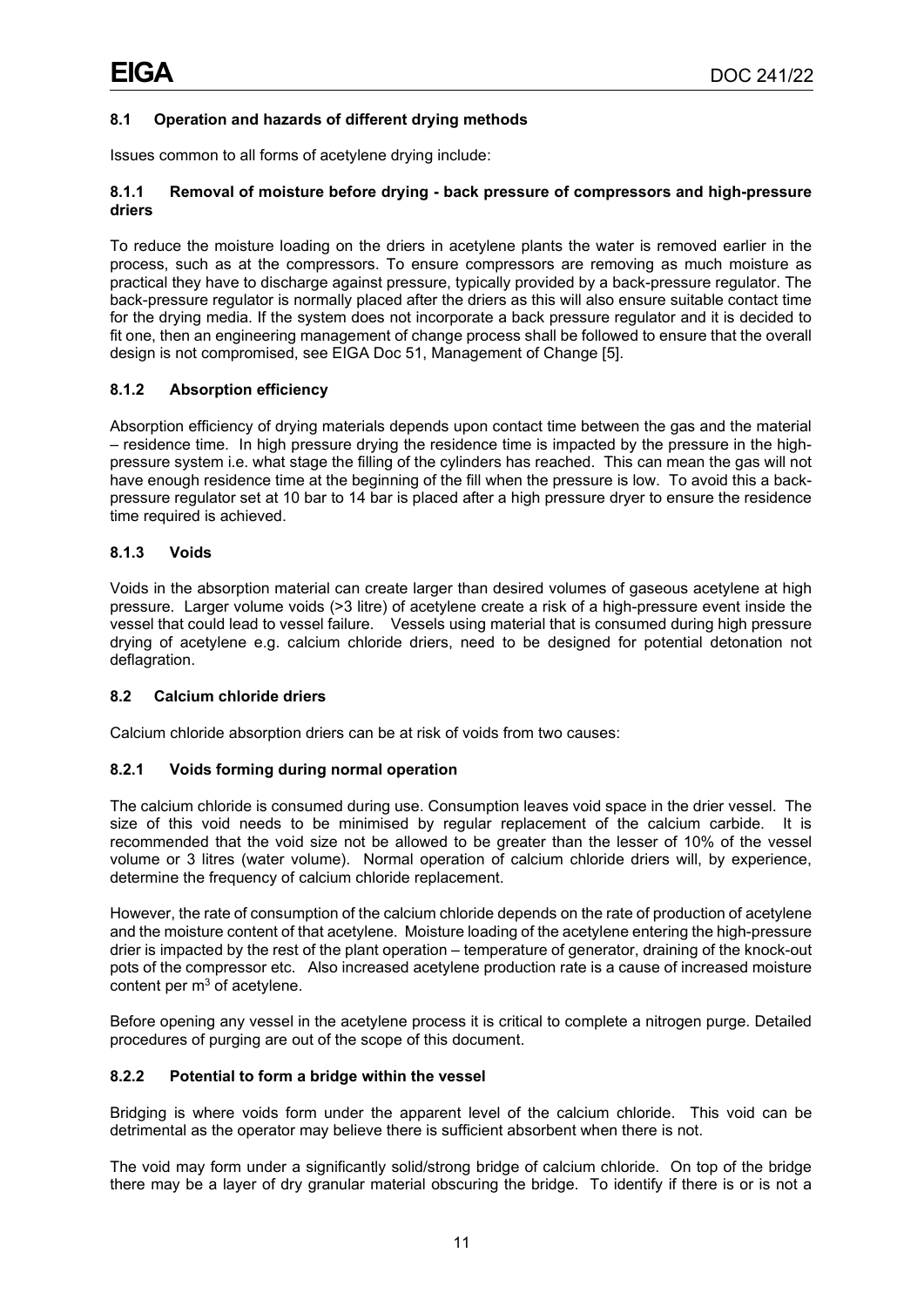bridge the drier shall be out of operation and purged. An appropriate tool should be used to push through the remaining calcium chloride to reach the bottom of the drier. Once found it can be quite hard to physically breakdown the bridge – requiring a metal shaft and a hammer.



#### <span id="page-14-0"></span>**Figure 4 Typical high-pressure calcium chloride drier installation including oil separator**

#### **8.2.3 Good practices to consider for calcium chloride driers**

#### **8.2.3.1 Draining of the driers**

CaCl2 driers require periodic (typically hourly) "blowing down" to remove accumulated moisture. This involves discharging the water until gas is released. There is a risk when doing so that material draining from the drier could cause ignition in the outlet of the drainage system via either a static charge or a particle impact spark. This could then lead to a flashback that initiates a decomposition of acetylene within the drier vessel. One possible safeguard against this is to direct the drains of the drier to a locally placed water collection vessel where the drain lines are permanently below the height of the water, thus providing a seal against any flame returning to the drier. An alternative is to combine the individual vessel drains into a collection manifold at the bottom of the driers and drain this common vessel only when the pressure of the system is blown down to less than 1 bar. The draining valve of the vessels should be designed so as to restrict the gas velocity that is discharged. The use of quick opening valves (e.g. ball valves) is not recommended unless a method of restriction is incorporated into the valve design.

#### **8.2.3.2 Provision of separating material at base of vessel**

One of the causes for potential ignition of the gas released during blowing down is CaCl2 crystals impacting a hard surface, such as concrete or steel. Provision of a separation layer between drying agent and space for liquid (e.g. stone, Raschig rings) at the bottom of the drier vessels can reduce this potential.

#### **8.2.3.3 Cleaning of the vessel**

Exposure of CaCl<sub>2</sub> to moisture creates a water discharge rich in CaCl<sub>2</sub> that can be viscous. If this is allowed to thicken it can lead to restriction in the discharge line. One safeguard against this is to thoroughly clean the drier vessels on a periodic basis. This can be accomplished by removing the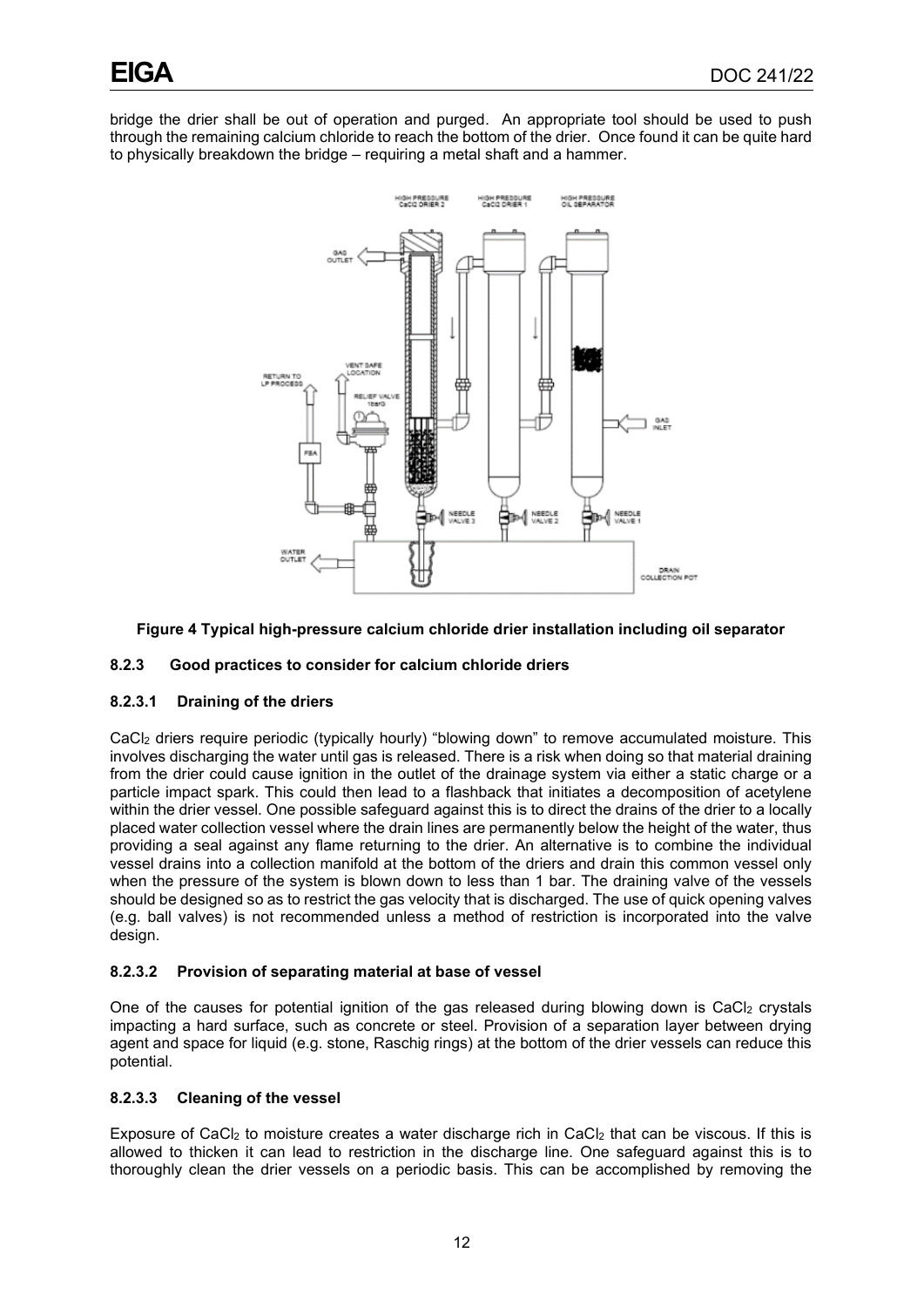unused CaCl<sub>2</sub> and washing with hot water or steam. Manufacturers recommend flushing the material at the base of the driers with at least 4 litres of warm water every time that CaCl<sub>2</sub> is changed or added.

#### **8.2.3.4 Vessel corrosion**

Maintenance programs need to include verification that vessels, especially those exposed to moisture, are inspected for corrosion to ensure that the mechanical integrity of the vessels, valves, and other components remain within the design parameters.

#### **8.2.3.5 Electrostatic earthing**

As with all parts of the acetylene filling process, especially those at high pressure, the equipment shall be adequately protected from the build-up of static potential by provision of earth strap wiring in accordance with International Electrotechnical Commission (IEC) codes of practice.

#### **8.2.3.6 Rotation of cages**

When refreshing CaCl2, if contained in cages, the cages should be rotated from the top to the bottom in the same drier body, so that the older CaCl<sub>2</sub> gets consumed next. This ensures that all the cages are checked at every rotation and that the older CaCl<sub>2</sub> is used before it solidifies.

NOTE Not all constructions enable this rotation



**Figure 5 Examples of rotation of cages**

#### <span id="page-15-2"></span>**8.2.3.7 Chemically purified acetylene**

For wet purification systems, it shall be ensured that sodium hydroxide scrubbers remove the sulfur dioxide (formed in sulfuric scrubbers), otherwise, the gas flowing through the drier filled with CaCl2 will react with the sulphur-dioxide and form the calcium sulphite dust and hydrogen chloride. Hydrogen chloride can combine with the acetylene to form vinyl chloride which is an impurity which can cause acetylene to decompose inside the drier.

#### <span id="page-15-0"></span>**8.3 Silica gel driers**

Silica gel driers require material regeneration via an external oven so the vessel design and installation to facilitate easy replacement of the absorbent material.

#### <span id="page-15-1"></span>**8.4 TSA/PSA driers**

TSA/PSA driers for acetylene typically have a swing time of 15 to 30 minutes.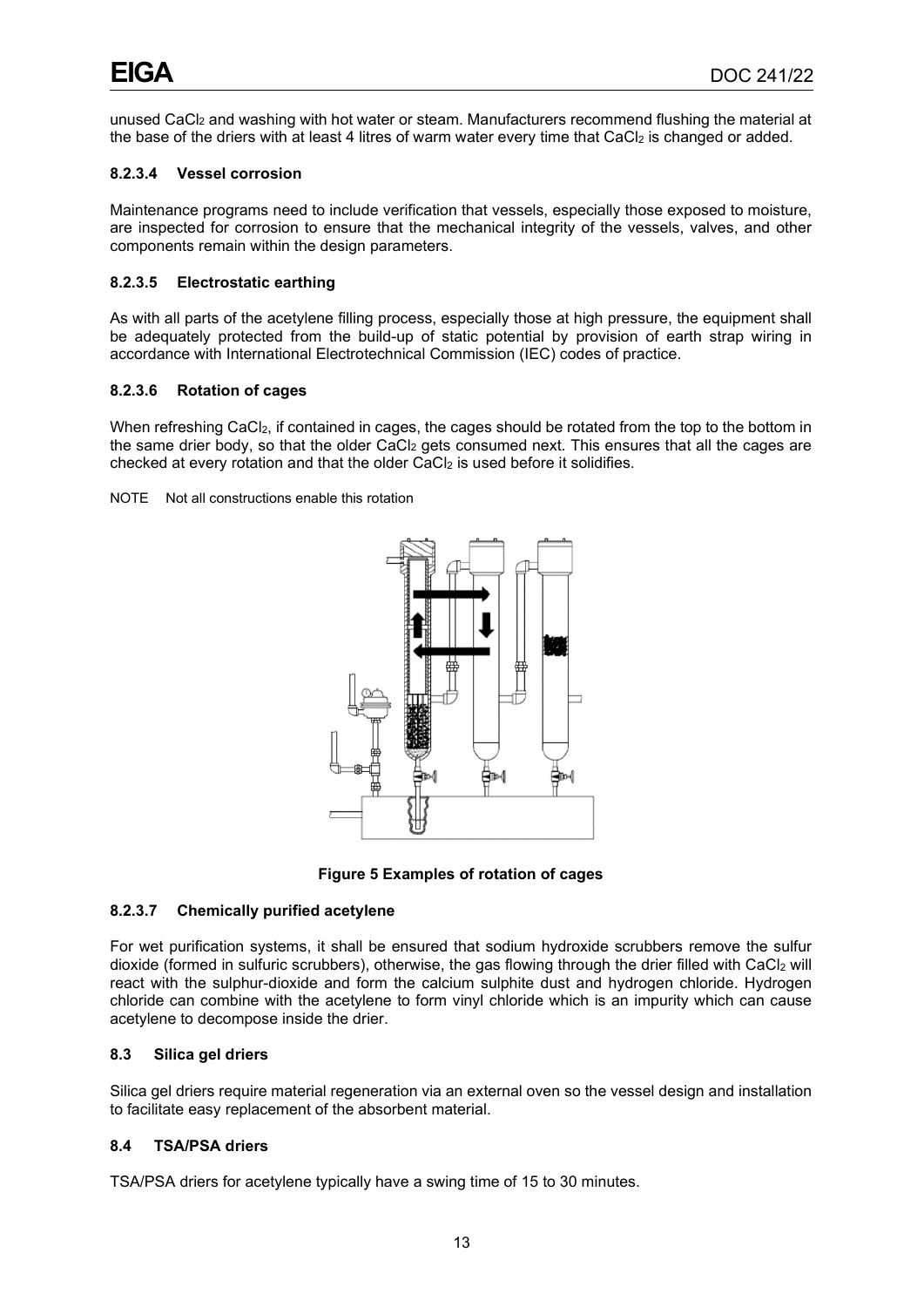The regeneration gas is typically a small (5-10%) flow from the dried side of the onstream vessel.

#### **8.4.1 Temperature of the regeneration gas**

The regeneration gas is expanded to low pressure to allow it to absorb more water than the vessel onstream, then after regenerating the off-stream vessel it is passed back to before the compression stage to blend with low pressure acetylene that is saturated with water. The additional water is then removed at the compression stage.

A potential problem occurs at the expansion step. The pressure drops from 25 bar to 1 or 2 bar leads to cooling below the freezing point of water. Water from the air, outside the piping, starts to freeze on the piping of the expansion circuit. That creates insulation and cold, which leads to a spiral of lower temperatures.

To avoid this issue the regeneration gas must be warmed during or immediately after the expansion. Keeping the regeneration gas warm at approximately 20°C avoids the problem

#### <span id="page-16-0"></span>**9 Monitoring water content after drying**

There are various methods for determining the moisture content in acetylene. The frequency and required / target value of the monitoring will vary by process, but all plants need to establish a regime for monitoring moisture as no method of drying is without failure mode – so moisture breakthrough needs to be identified to stop causing significant commercial issues caused by addition of water to porous material in acetylene cylinders. Care is required with use of electronic equipment as the acetylene is a flammable / explosive gas.

#### <span id="page-16-1"></span>**10 Monitoring and maintenance**

Each operation will have different manufacturers equipment and will use it with more or less intensity. Also each sites equipment will be of differing age. These and other factors will impact the need for and the frequency of maintenance.

This list of tasks and frequencies are only a starting point for a site to consider when making its sitespecific maintenance task and frequency list.

The term "maintenance" may be interpreted differently by different people and may change within the context of the discussion. This chapter covers the following subjects:

- The regular checks made by operators on hourly, daily, weekly, monthly basis.
- The routine inspections and tasks made by technicians on longer time frames (yearly etc.).

#### <span id="page-16-2"></span>**10.1 Maintenance of ammonia scrubber (direct water contact)**

| <b>Frequency</b>             | <b>Description of task</b>                                         |  |  |
|------------------------------|--------------------------------------------------------------------|--|--|
|                              | <b>Operator activities</b>                                         |  |  |
| Hourly                       | Check and record temperatures and pressures                        |  |  |
| Daily                        | Check the water level or water flow                                |  |  |
| Weekly                       | Change the water                                                   |  |  |
| <b>Technician activities</b> |                                                                    |  |  |
| Yearly                       | Visual inspection                                                  |  |  |
|                              | Function check of pressure, temperature and level/flow instruments |  |  |
|                              | Bolting down                                                       |  |  |

#### <span id="page-16-3"></span>**10.2 Maintenance of cooler condenser (indirect water/media cooled drier)**

| Frequency                  | <b>Description of task</b>                         |  |
|----------------------------|----------------------------------------------------|--|
| <b>Operator activities</b> |                                                    |  |
| Hourly                     | Drain condensate (if automated, confirm operation) |  |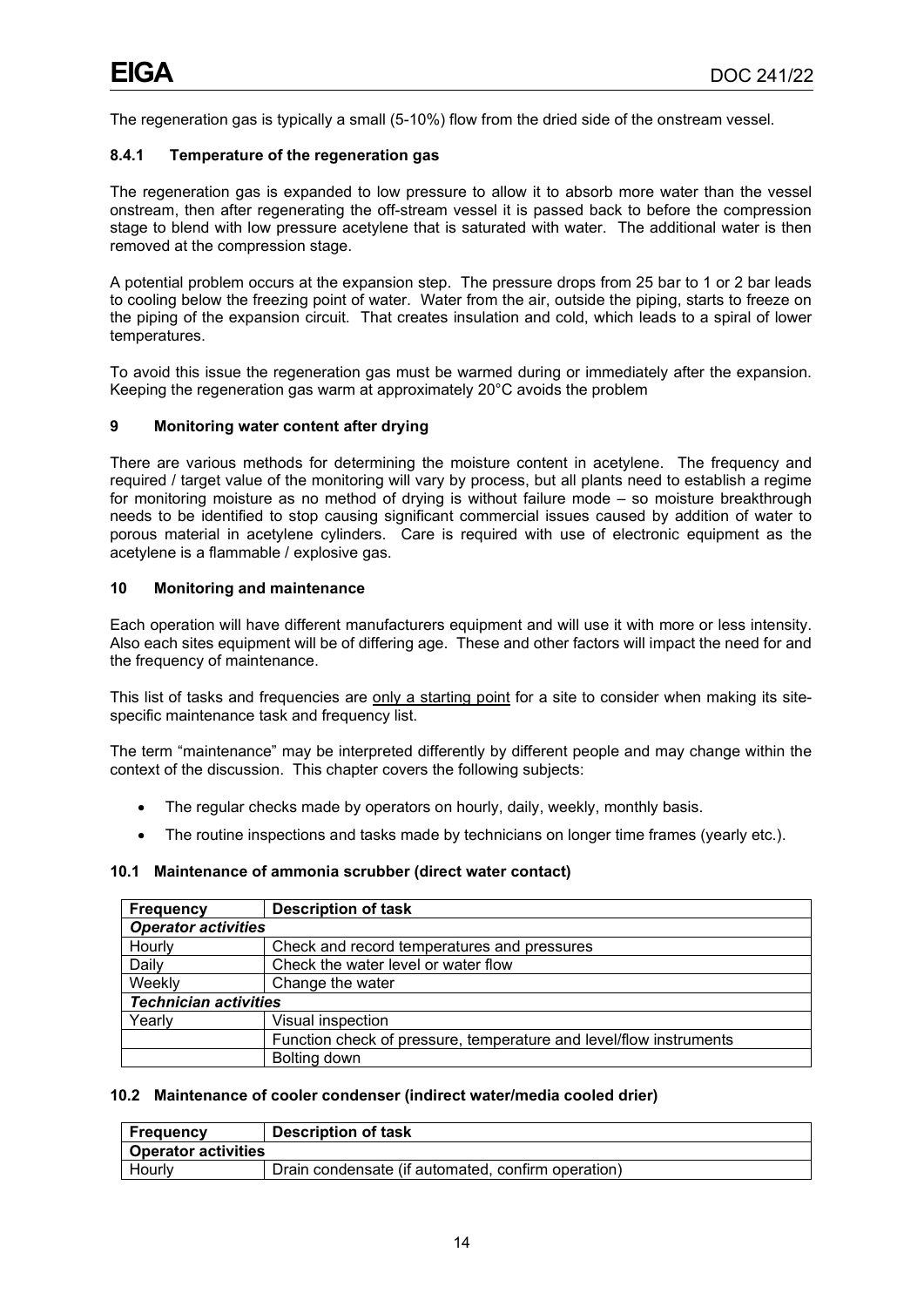|                              | Check and record temperatures and pressures                        |  |
|------------------------------|--------------------------------------------------------------------|--|
| Weekly                       | Check drain valves for leakage                                     |  |
| <b>Technician activities</b> |                                                                    |  |
| Yearly                       | Visual inspection                                                  |  |
|                              | Function check of pressure, temperature and level/flow instruments |  |
|                              | Bolting down                                                       |  |

# <span id="page-17-0"></span>**10.3 Maintenance of low-pressure purification systems**

| <b>Frequency</b>             | <b>Description of task</b>                                                   |  |
|------------------------------|------------------------------------------------------------------------------|--|
| <b>Operator activities</b>   |                                                                              |  |
| Hourly                       | Check and record temperatures and pressures                                  |  |
|                              | Check function of recirculation pumps on acid/alkali                         |  |
| Daily                        | Check the water level / flow in ammonia scrubber                             |  |
|                              | Check the level of acid/alkali                                               |  |
|                              | As required by batch perform a purity test.                                  |  |
|                              | This may be indicative of need to replace or regenerate purifier media       |  |
|                              | Alternatively sites may have a operating time basis for replacement or       |  |
|                              | regeneration of purifying media.                                             |  |
| Monthly to                   | Routine cleaning and draining activities on purification units               |  |
| 3-monthly                    | These tasks are equipment and usage dependant. Each site needs to create     |  |
|                              | its own list and frequencies.                                                |  |
| <b>Technician activities</b> |                                                                              |  |
| Yearly                       | External Visual Inspection of flexible hoses on purification                 |  |
|                              | External Visual Inspection of vessels                                        |  |
|                              | Leakages or bulges on any non-ferrous vessels                                |  |
|                              | External Visual Inspection of bunds for acids, alkalis and neutralising pits |  |
|                              | External Visual inspection of acid/alkali pumps                              |  |
|                              | Check for any blockages (pressure drop, lack of flow) in acid/alkaline       |  |
|                              | systems.                                                                     |  |
|                              | Check the function of pressure and temperature instruments                   |  |
|                              | Bolting down                                                                 |  |
|                              | Check earth bonding                                                          |  |
| As per regulation            | Mechanical integrity checks of vessels and other equipment                   |  |

# <span id="page-17-1"></span>**10.4 Maintenance of compressors**

| <b>Frequency</b>             | <b>Description of task</b>                                                  |  |
|------------------------------|-----------------------------------------------------------------------------|--|
| <b>Operator activities</b>   |                                                                             |  |
| Hourly                       | Check and record temperatures and pressures                                 |  |
|                              | Drain condensate from all stages (if automated then confirm function)       |  |
|                              | Check the cooling water temperature                                         |  |
|                              | or water bath temperature                                                   |  |
|                              | or that air cooled system is functioning                                    |  |
| Daily                        | Check oil level and replenish as required                                   |  |
| Weekly                       | Visual check of the oil condition (colour and viscosity)                    |  |
| Monthly                      | Clean air-cooling elements for air cooled compressors                       |  |
|                              | Drain and replenish water form water bath compressors                       |  |
|                              | Check the belt drive condition and tension                                  |  |
|                              | Main motor and oil pump                                                     |  |
|                              | Check and compare the pressure/temperature of each stage vs "good/clean"    |  |
|                              | values                                                                      |  |
|                              | Check and compare any differential pressure measurements of filters etc. vs |  |
|                              | "good/clean" values                                                         |  |
| <b>Technician activities</b> |                                                                             |  |
| Yearly                       | Visual and audible inspection of compressor                                 |  |
|                              | Belt drives. Noise. Oil and lubricants.                                     |  |
|                              | Oil change if not completed during year                                     |  |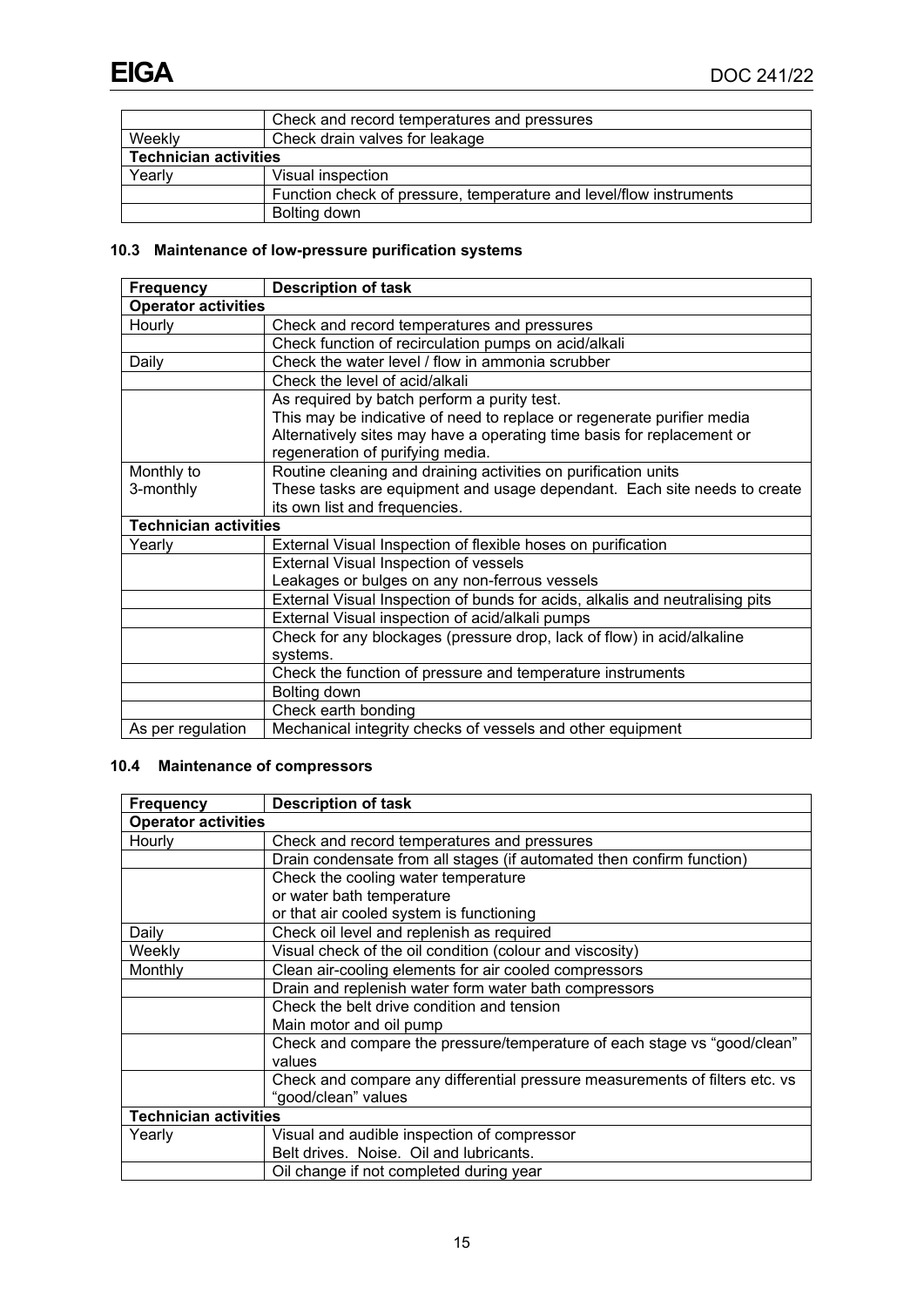|                                                       | Check, clean, replace suction filters                                       |  |
|-------------------------------------------------------|-----------------------------------------------------------------------------|--|
|                                                       | Function check of pressure, temperature and level/flow instruments          |  |
|                                                       | Bolting down                                                                |  |
|                                                       | Check earth bonding                                                         |  |
|                                                       | OEM recommended maintenance of compressor                                   |  |
|                                                       | e.g. Cleaning of cooling coils or water bath                                |  |
|                                                       | Checking condition of corrosion prevention anodes                           |  |
| Relief valve testing/replacement<br>As per regulation |                                                                             |  |
|                                                       | Retesting of Pressure Equipment Directive (PED) components [6]              |  |
|                                                       | e.g. oil-water separator                                                    |  |
|                                                       | local country regulations may require additional testing beyond PED<br>Note |  |
|                                                       | Safety critical instrument calibration and loop test                        |  |
|                                                       | e.g. low pressure suction on the compressor                                 |  |
|                                                       | high pressure, high temperature exiting the compressor                      |  |

#### <span id="page-18-0"></span>**10.5 Maintenance of high-pressure driers including oil separators**

| <b>Frequency</b>             | <b>Description of task</b>                                                  |  |
|------------------------------|-----------------------------------------------------------------------------|--|
| <b>Operator activities</b>   |                                                                             |  |
| Hourly                       | Check and record temperatures and pressures                                 |  |
|                              | Drain CaCl <sub>2</sub> driers                                              |  |
| Daily                        | Drain absorbent media driers (silica gel)                                   |  |
|                              | Check the function of automated valves on PSA/TSA driers                    |  |
| Weekly                       | Check level and refill media in CaCl <sub>2</sub> driers                    |  |
|                              | This frequency is dependent on usage and equipment capacity                 |  |
| Monthly                      | Regenerate media in absorbent driers (Silica gel)                           |  |
|                              | This frequency is dependent on usage and equipment capacity                 |  |
| <b>Technician Activities</b> |                                                                             |  |
| Yearly                       | Function check of pressure, temperature and level/flow instruments          |  |
|                              | Clean and internally inspect CaCl2 driers                                   |  |
|                              | Check the earth bonding                                                     |  |
|                              | Check the nuts of flanges for suitability for re-use                        |  |
| As per regulation            | Mechanical integrity checks of vessels and other equipment                  |  |
|                              | e.g. silica gel or PSA/TSA driers                                           |  |
|                              | Retesting of Pressure Equipment Directive (PED) components [6]              |  |
|                              | e.g. oil-water separator                                                    |  |
|                              | Note<br>local country regulations may require additional testing beyond PED |  |

#### <span id="page-18-1"></span>**11 Training and Procedures**

The following guidance covers the aspects specific to acetylene purification, compression and drying elements. Lock out / tag out, work permits etc as described under safe working practices are not mentioned but shall be included in employee training as required. See EIGA SL6, *Life Saving Rules* [7]

Site specific training and procedures are required for activities undertaken by the operational team.

- Purification
	- o Receipt, inspection and storage of purification materials
	- o Changing out of the purification materials
		- **Purging of process**
		- **Hazards of the materials during handling**
	- o Start up and shutdown (isolation or bypass)
	- o Monitoring the function of the purification (sampling and analysis)
	- o Operational issues applicable to the purification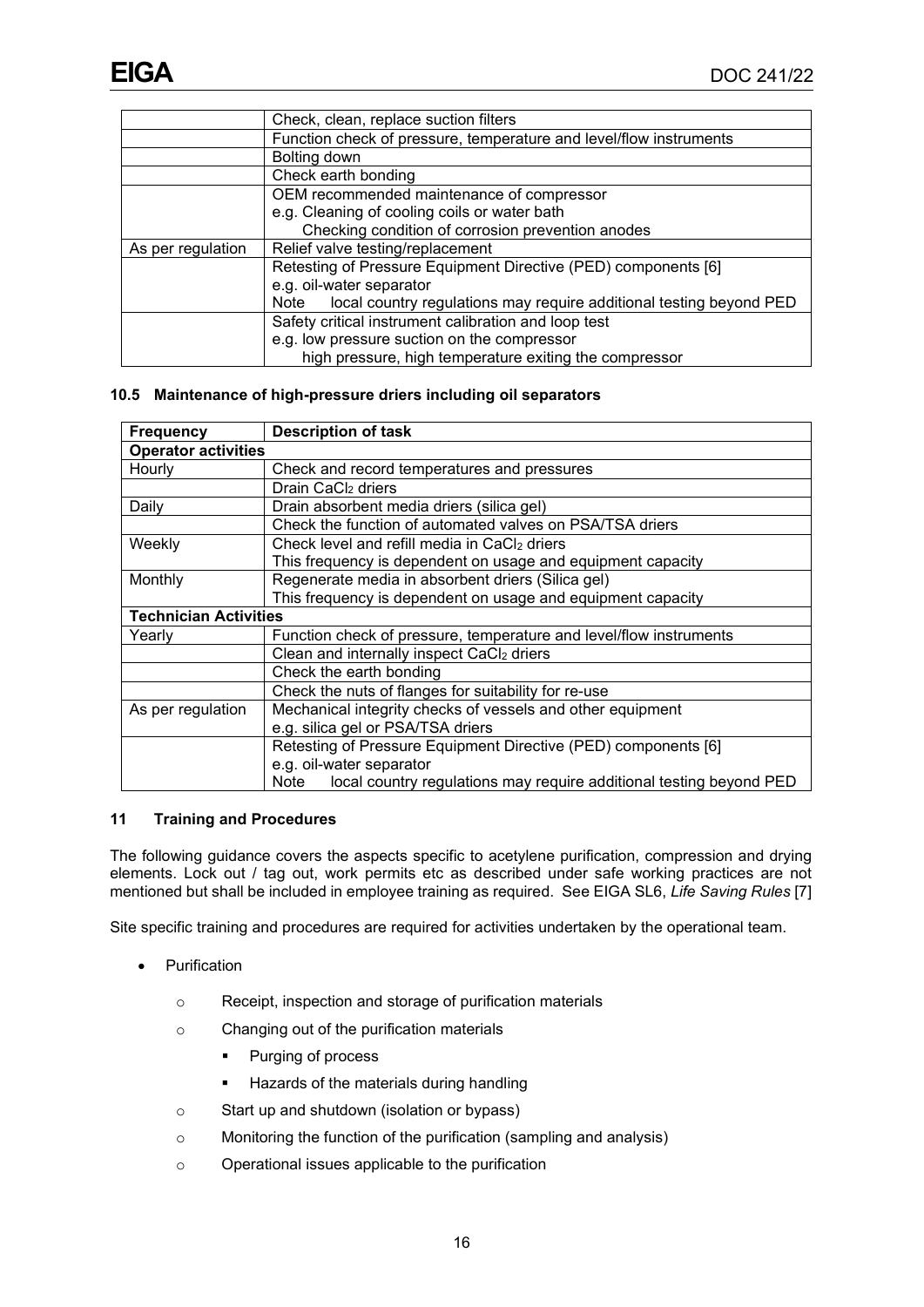- Causes and identification of abnormal operation e.g. high temperature, pump operation, blockages or channelling
- Causes of and identification of vessel damage
- **Compression** 
	- o Startup and shutdown
	- o Use of individual compressors at different speeds
	- o Use of one or more compressor at the same time
	- o Use of a precompression blower to build required suction pressure as required
	- o Operational monitoring of the compressor (a checklist and a frequency of observation). Temperature and pressure of each stage
	- $\circ$  Operation of the compressor draining of water knock out vessels
	- o Operational issues applicable to the type of compressor
- **Driers**

Maintenance of PSA driers is not to be completed without technical support. The following applies to the operational activities associated to absorption driers:

- o Start-up and shut-down
- o Replacement of absorption material
- o Monitoring the function of the drier (sampling and analysis)
- o Operation of the dryer draining of water knock out vessels
- o Operational issues applicable to the dryer
- Emergency procedures relating to purification, compression and drying equipment.
	- o Identification of emergency situations
	- o Emergency shutdown procedures.

#### <span id="page-19-0"></span>**12 Maintenance requirements and associated procedures**

Maintenance shall be split into actions and tasks completed by:

- The operational team
- Those requiring technical support beyond the operations team.

All maintenance activities completed by the operational team shall have site specific procedures with step-by-step guidance. All maintenance activities completed by operational team members shall have written risk assessment and the procedure state the PPE (and other safeguards) required at each stage of the task. Before undertaking maintenance activities completed by the operational team all operators involved in the activity shall be trained in that activity.

Maintenance activities completed using non-operational technical support may not require site specific procedures, they may rely on the use of original equipment manufacturer manuals and guidance. Where such activities are required, it is recommended that company procedure managing the activity be implemented e.g. work permit, safe systems of work etc.

Records of maintenance and inspections shall be retained as per company policies. It is recommended that the records are retained for the period of at least the last two relevant activities.